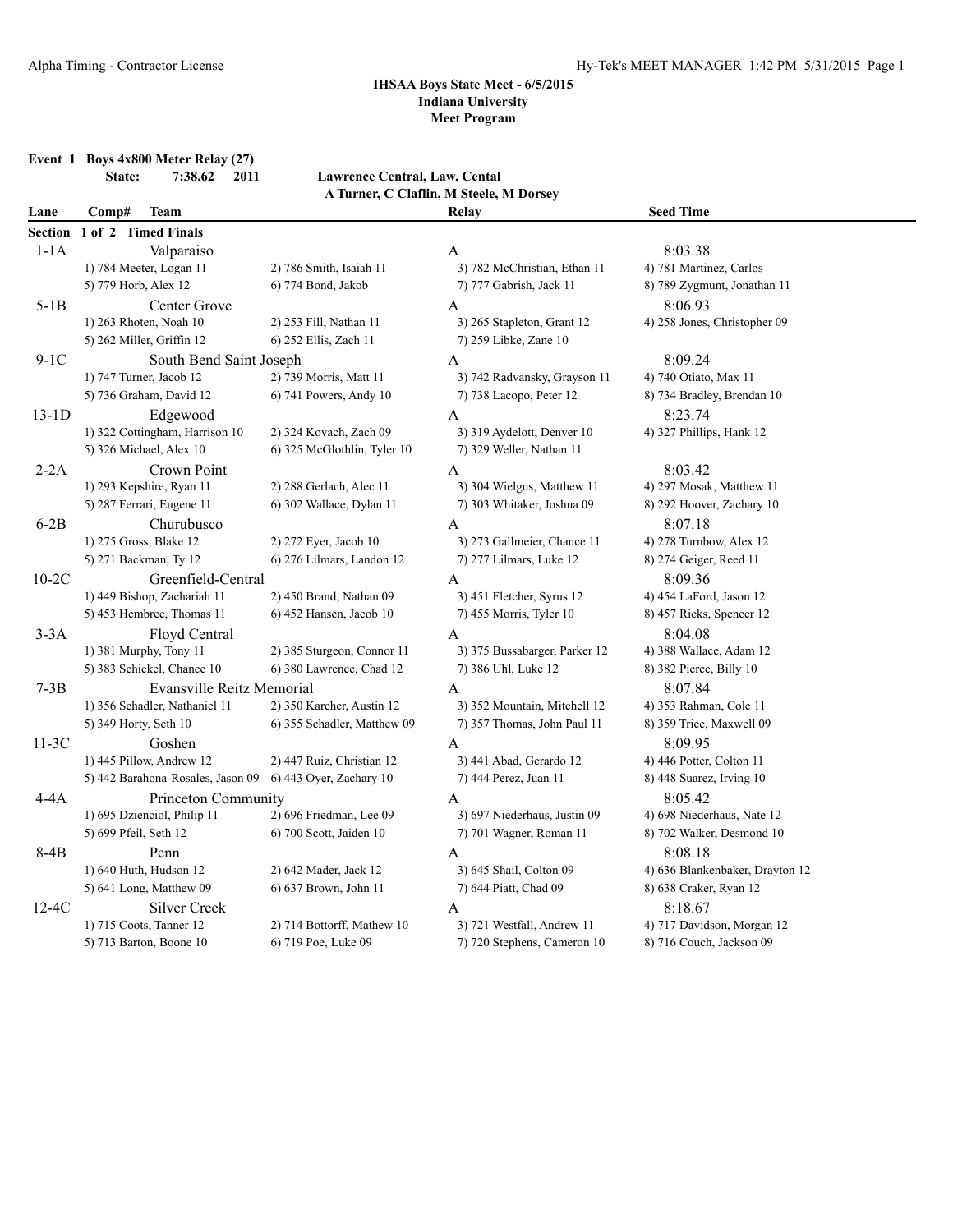# **Section 2 of 2 Timed Finals...(Event 1 Boys 4x800 Meter Relay (27))** 1-1A Carmel A 7:44.21 1) 198 Browning, Teddy 11 2) 210 Pescio, James 11 3) 211 Rigsbee, Andrew 12 4) 217 Veatch, Ben 11 5) 202 Jenkins, Grayson 12 6) 213 Snyder, Jimmy 09 7) 216 Tomozawa, Kenji 10 8) 200 Gudgel, Spencer 09 5-1B Lawrence North A 7:55.08 1) 548 Silvester, Almulstapha 12 2) 538 Harris, Kyle 10 3) 539 Hoeft, Ethan 12 4) 541 Jerger, Timothy 12 5) 540 Hoskins, Matthew 11 6) 546 Reid, William 10 7) 545 Nugen, Tyler 11 8) 551 Williams, Aaron 09 9-1C Indianapolis Cathedral A 7:57.30 1) 486 Cholewa, Dariusz 12 2) 488 Engle, Patrick 12 3) 490 King, Carter 12 4) 492 O'Neil, Patrick 12 5) 491 Mathioudakis, Rob 12 6) 489 Gresham, Patrick 11 7) 493 Will, Jacob 11 8) 494 Will, John 11 13-1D Warren Central A 8:01.88 1) 797 Brown, Shane 11 2) 803 Ingram, Lawrence 12 3) 805 Johnson, Jhamyr 11 4) 807 Lapsley, Demontrae' 11 5) 808 Liwanag, Fernino Kyle 09 6) 809 Lowhorn, Tyler 11 7) 813 Sanders, Corey 11 8) 815 Thompson, Chance 11 2-2A West Lafayette A 7:45.08 1) 835 Williams, Dylan 11 2) 829 Cohen, Jake 12 3) 834 Williams, Cooper 11 4) 831 Johnson, Evan 11 5) 832 Patacsil, Dominic 12 6) 833 Sutton, Stephen 12 7) 828 Berndt, Logan 12 8) 830 Hummels, Alex 11 6-2B Zionsville A 7:55.25 1) 865 Cash, Ryan 12 2) 866 McCullough, David 09 3) 869 Rigg, Oliver 11 4) 870 Sorrells, Tucker 11 5) 864 Bruce, Joshua 11 6) 863 Browning, Evan tate 09 7) 867 Munz, Kyle 11 8) 871 Stuff, Patrick 11 10-2C Pike A 7:58.14 1) 658 Meyers, Quinn 11 2) 664 Richardson, Noah 11 3) 663 Ramsey, Deven 11 4) 650 Ellington, Marcus 11 5) 660 Ojerinde, Luku 09 6) 654 Hutchin, DeRoy 10 7) 653 Hamm, Maxx 11 8) 667 Vinson, Mychal 11 14-2D Portage A 8:02.04 1) 692 Will, Brandon 10 2) 691 West, Christian 10 3) 682 Heimberg, Nick 12 4) 683 Martin, Tommy 11 5) 687 Quinones, Dillon 10 6) 681 Hawkins, Robert 11 7) 676 Ayala, Alex 10  $3-3A$  Westfield  $A$  7:48.72 1) 839 Bennett, Aaron 10 2) 840 Crawford, Johnny 12 3) 843 Hartman, Alec 11 4) 844 Henthorn, Sam 11 5) 838 Bailey, Matt 11 6) 842 Greene, Kevin 11 7) 845 Maue, Derek 09 8) 846 Phillips, Jude 10  $7-3B$  Avon A 7:56.37 1) 112 Kleyn, Taylor 12 2) 118 Snodgrass, Evan 12 3) 110 King, Madison 10 4) 115 Newbern, Tony 11 5) 107 Grealish, Rhys 10 6) 113 Kleyn, Zach 10 7) 109 Harmon, Ben 11 8) 119 Wakefield, Hunter 09 11-3C Bloomington North A 8:01.50 1) 155 Frazier, Bryce 11 2) 159 McCarty, Matt 12 3) 165 Woelmer, Philip 12 4) 151 Bentz, Isaac 11 5) 150 Arthur, Fergus 12 6) 160 Streib, Harrison 12 7) 163 Warren, Drew 09 8) 153 Farmer, Isaiah 10 4-4A Carroll (Fort Wayne) A 7:53.37<br>1) 229 Meyer, Carter 10 2) 233 Salter, Kevin 12 3) 236 Schwartz, Ben 11 4) 226 Hamil 4) 226 Hamilton, Trevor 12 5) 223 Clements, Cameron 11 6) 224 Garrison, Wesley 11 7) 234 Schmeling, Jacob 12 8) 225 Gynn, Conner 12 8-4B Fort Wayne Bishop Dwenger A 7:56.85 1) 390 Hursh, Jacob 10 2) 394 Royal, Jalen 09 3) 396 Tippmann, Greg 12 4) 397 Wuest, Kevin 12 5) 391 Koehl, Josh 12 6) 392 Manning, Mike 10 7) 393 Roesler, Tom 12 12-4C Lafayette Jefferson A 8:01.82 1) 519 Tirado, Juan 10 2) 517 Shipley, Shane 11 3) 514 Forestal, Preston 12 4) 515 Griffin, Cayce 12 5) 516 Magallanes, Adan 09 6) 513 Feltis, Daniel 12 7) 518 Slake, Clayton 11 8) 512 Bernier, Leo 10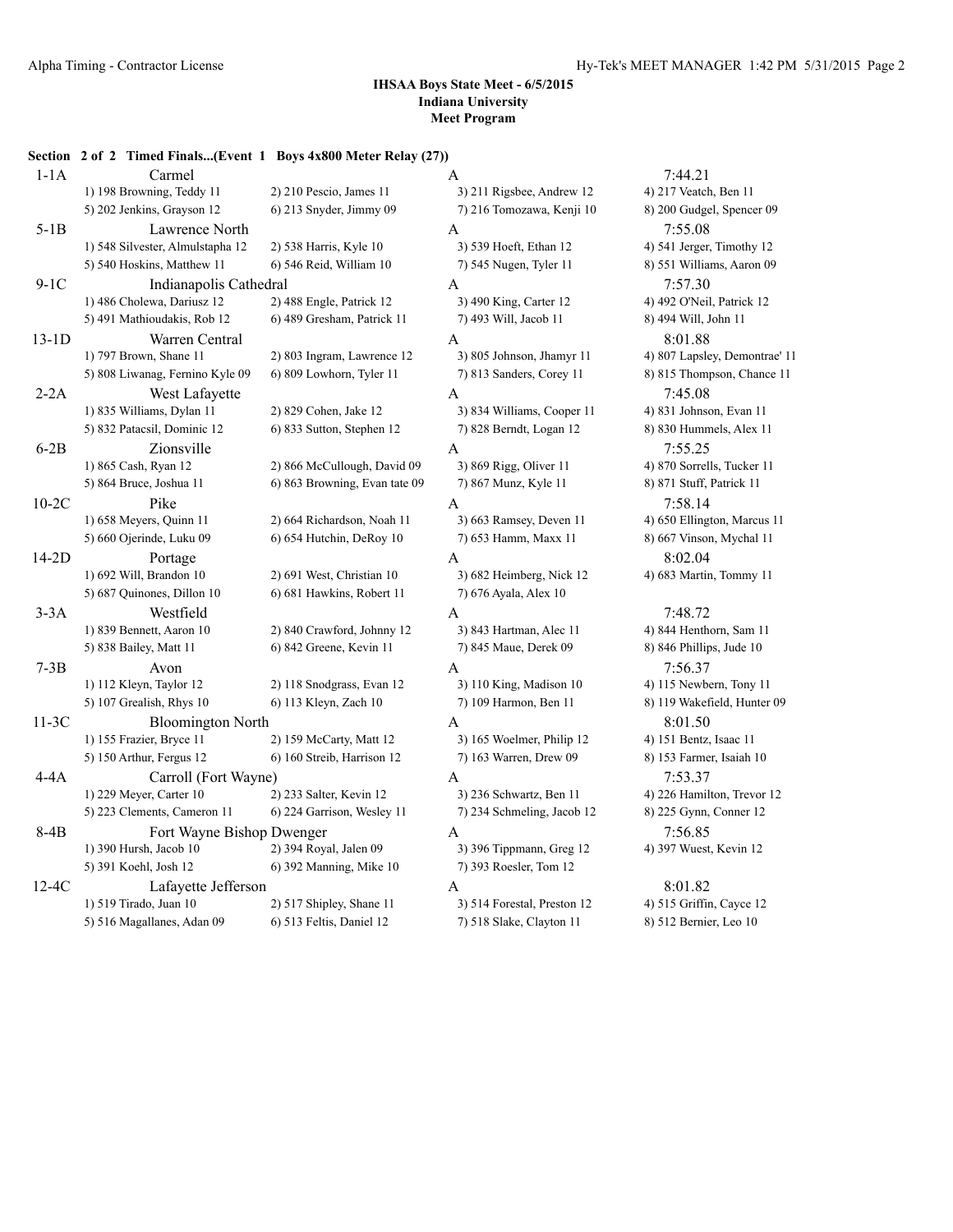#### **Event 2 Boys 100 Meter Dash (30)**

**9 Advance: Top 2 Each Heat plus Next 1 Best Times**

**State: 10.31 1981 Jerome Harrison, Jeffersonville**

| Lane                    | Comp#                         | Name               |    | Year School             | <b>Seed Time</b> |  |
|-------------------------|-------------------------------|--------------------|----|-------------------------|------------------|--|
|                         | Heat 1 of 4 Prelims           |                    |    |                         |                  |  |
| $\overline{c}$          | 586                           | Lockridge, Matthew |    | 11 Michigan City        | 11.08            |  |
| 3                       | 706                           | Claiborne, Jawuan  |    | 10 Richmond             | 11.03            |  |
| 4                       | 201                           | James, Isaac       |    | 12 Carmel               | 10.88            |  |
| 5                       | 487                           | Dotson, Malcolm    |    | 12 Indpls Cathedral     | 10.67            |  |
| 6                       | 814                           | Thomas, Isaiah     |    | 12 Warren Central       | 10.88            |  |
| 7                       | 495                           | Phelps, Tyrell     |    | 10 Indpls Howe          | 11.04            |  |
| 8                       | 750                           | Crumbly, Denottus  |    | 12 SB Washington        | 11.08            |  |
|                         | <b>Prelims</b><br>Heat 2 of 4 |                    |    |                         |                  |  |
| $\overline{c}$          | 608                           | Proctor, Jeff      |    | 11 Munster              | 11.09            |  |
| 3                       | 868                           | Ramsey, John       |    | Zionsville              | 11.01            |  |
| 4                       | 573                           | Blount, Donnie     |    | 11 McCutcheon           | 10.87            |  |
| 5                       | 751                           | Hankerson, John    | 11 | SB Washington           | 10.72            |  |
| 6                       | 334                           | Doyle, David       | 11 | <b>Elkhart Memorial</b> | 10.93            |  |
| 7                       | 666                           | Shaw, Jarel        |    | 10 Pike                 | 11.04            |  |
| 8                       | 221                           | Becker, Justin     | 09 | Carroll (Fw)            | 11.17            |  |
|                         | <b>Prelims</b><br>Heat 3 of 4 |                    |    |                         |                  |  |
|                         | 341                           | Carr, Jabari       |    | 12 EV Harrison          | 11.30            |  |
| $\overline{c}$          | 439                           | Wesby, Barrie      |    | 12 Gary West Side       | 11.07            |  |
| $\overline{\mathbf{3}}$ | 379                           | Klingsmith, Gaige  |    | 12 Floyd Central        | 10.99            |  |
| 4                       | 470                           | Adams, Dontae      |    | 12 Hammond Gavit        | 10.86            |  |
| 5                       | 627                           | Gessinger, Bailey  |    | 11 NorthWood            | 10.78            |  |
| 6                       | 175                           | Eskridge, D'Wayne  |    | Bluffton                | 10.93            |  |
| 7                       | 862                           | Enis, Kiante       |    | 11 Winchester C         | 11.06            |  |
| 8                       | 320                           | Beyers, Levi       |    | 12 Edgewood             | 11.23            |  |
|                         | Heat 4 of 4 Prelims           |                    |    |                         |                  |  |
|                         | 764                           | Smith, AJ          |    | 12 TH North             | 11.28            |  |
| $\overline{2}$          | 731                           | Hall, Davendrick   | 11 | South Bend Clay         | 11.07            |  |
| 3                       | 418                           | Joyner, Kameron    |    | 12 FW South Side        | 10.97            |  |
| 4                       | 674                           | Snoke, Andrew      |    | 12 Plainfield           | 10.86            |  |
| 5                       | 291                           | Honaker, Wess      |    | Crown Point             | 10.79            |  |
| 6                       | 437                           | Sims, Carlton      |    | 12 Gary West Side       | 10.96            |  |
| 7                       | 342                           | Harvey, Elizjah    | 10 | <b>EV Harrison</b>      | 11.07            |  |
| 8                       | 164                           | Wilson, Delvon     |    | 12 Bloomington North    | 11.27            |  |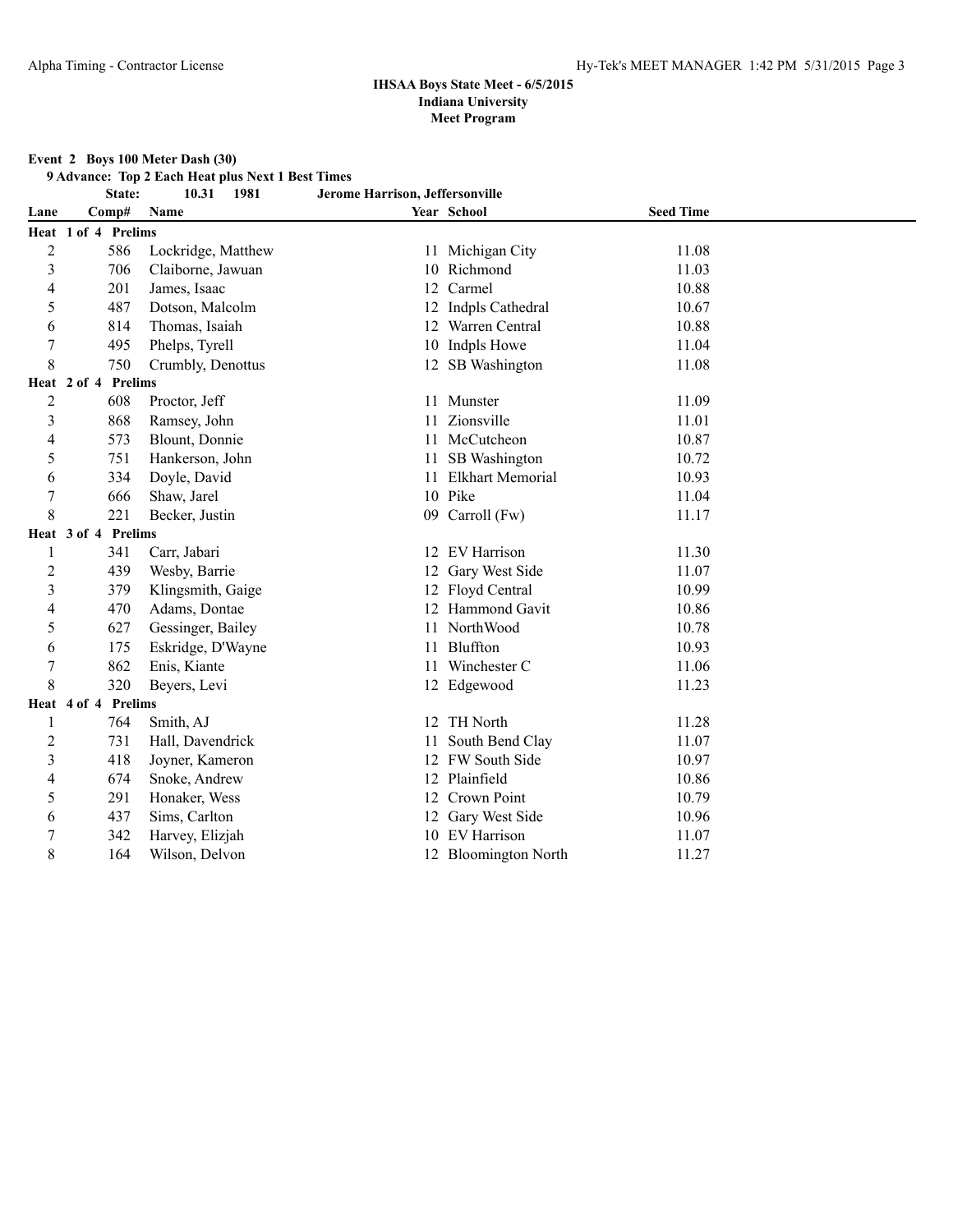**Event 3 Boys 110 Meter Hurdles (27)**

**9 Advance: Top 2 Each Heat plus Next 3 Best Times**

| <b>State:</b> | 13.64 | - 1976 |  | Jerry Hill, Arsenal Technical |  |
|---------------|-------|--------|--|-------------------------------|--|
|               |       |        |  |                               |  |

| Lane | Comp#                         | <b>Name</b>         |    | Year School          | <b>Seed Time</b> |  |
|------|-------------------------------|---------------------|----|----------------------|------------------|--|
|      | Heat 1 of 3 Prelims           |                     |    |                      |                  |  |
|      | 373                           | Blakeman, Chase     |    | 12 Floyd Central     | 15.54            |  |
| 2    | 102                           | Bolan, Mat          |    | 12 Angola            | 14.98            |  |
| 3    | 101                           | West, Alonzo        | 12 | Anderson             | 14.77            |  |
| 4    | 477                           | Cobb, Logan         |    | <b>Indian Creek</b>  | 14.58            |  |
| 5    | 820                           | Cook, Clayton       | 12 | Wawasee              | 14.39            |  |
| 6    | 315                           | Bechdolt, Mason     | 12 | Delta                | 14.63            |  |
| 7    | 462                           | Brown, Aaron        |    | 12 Hamilton Sou      | 14.81            |  |
| 8    | 328                           | Smith, Austin       |    | 12 Edgewood          | 15.11            |  |
| 9    | 590                           | Grissom, Trevin     |    | 12 Mitchell          | 15.61            |  |
|      | <b>Prelims</b><br>Heat 2 of 3 |                     |    |                      |                  |  |
| 1    | 336                           | Pulliam, Jermaine   |    | 12 Elkhart Memorial  | 15.23            |  |
| 2    | 531                           | Thompson, Sean      |    | 11 Lapel             | 14.86            |  |
| 3    | 420                           | Brandenburg, James  |    | 12 Frankfort         | 14.76            |  |
| 4    | 459                           | Defoe, Michael      |    | 11 Hamilton Heights  | 14.58            |  |
| 5    | 679                           | Finley, Daveon      |    | 10 Portage           | 14.41            |  |
| 6    | 413                           | Stephens, Bijay     |    | 11 FW Northrop       | 14.66            |  |
| 7    | 841                           | Fletcher, Martell   | 11 | Westfield            | 14.84            |  |
| 8    | 399                           | Koenemann, Alex     |    | 11 FW Concordia      | 15.13            |  |
| 9    | 249                           | Wright, Jordan      |    | 11 Castle            | 15.66            |  |
|      | <b>Prelims</b><br>Heat 3 of 3 |                     |    |                      |                  |  |
|      | 170                           | Pedersen, Zack      |    | 11 Bloomington South | 15.21            |  |
| 2    | 656                           | McGuire, Brandon    | 10 | Pike                 | 14.85            |  |
| 3    | 810                           | Montgomery, Glendon | 12 | Warren Central       | 14.73            |  |
| 4    | 587                           | Smallwood, Makiyah  |    | 10 Michigan City     | 14.46            |  |
| 5    | 712                           | French, De'Shaun    |    | Shelbyville          | 14.45            |  |
| 6    | 689                           | Sebben, Taylor      |    | 12 Portage           | 14.71            |  |
|      | 827                           | Afolabi, Daniel     |    | 11 West Lafayette    | 14.85            |  |
| 8    | 623                           | Healey, Austin      |    | 12 Northridge        | 15.15            |  |
| 9    | 693                           | Bichler, Joe        |    | 10 Princeton         | 15.79            |  |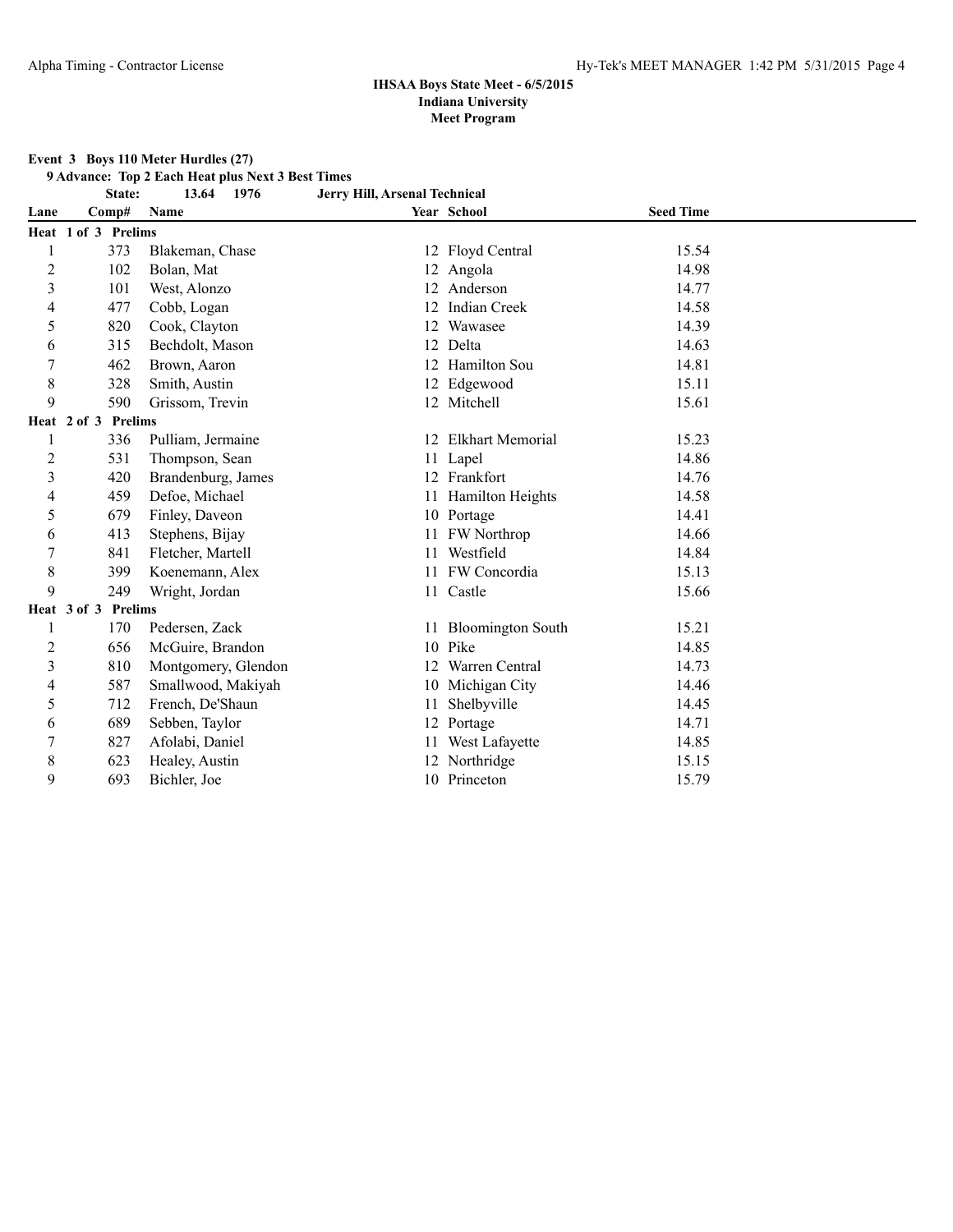#### **Event 4 Boys 200 Meter Dash (27)**

**9 Advance: Top 2 Each Heat plus Next 3 Best Times**

**State: 21.10 1982 Jeffrey Patrick, Gary Roosevelt**

| Lane           | Comp#                         | Name              |    | Year School          | <b>Seed Time</b> |  |
|----------------|-------------------------------|-------------------|----|----------------------|------------------|--|
|                | Heat 1 of 3 Prelims           |                   |    |                      |                  |  |
|                | 750                           | Crumbly, Denottus |    | 12 SB Washington     | 22.56            |  |
| $\overline{2}$ | 191                           | Kirtz, Tyler      | 11 | Brownsburg           | 22.40            |  |
| 3              | 614                           | Owens, Jake       |    | 12 Noblesville       | 22.27            |  |
| 4              | 814                           | Thomas, Isaiah    |    | 12 Warren Central    | 21.71            |  |
| 5              | 657                           | Medaris, Rashad   |    | 12 Pike              | 22.04            |  |
| 6              | 379                           | Klingsmith, Gaige |    | 12 Floyd Central     | 22.09            |  |
| 7              | 496                           | Prowell, Stoney   |    | 12 Indpls Marshall   | 22.34            |  |
| 8              | 254                           | Grimmer, Derek    |    | 12 Center Grove      | 22.44            |  |
| 9              | 762                           | Brown, Elliott    |    | 12 Tell City         | 22.61            |  |
|                | <b>Prelims</b><br>Heat 2 of 3 |                   |    |                      |                  |  |
|                | 592                           | Peerman, Austin   | 09 | Mt. Vernon           | 22.52            |  |
| 2              | 688                           | Ratliff, Jeremiah |    | Portage              | 22.40            |  |
| 3              | 140                           | Jones, Derrick    |    | 12 Ben Davis         | 22.21            |  |
| 4              | 530                           | Sykes, Charles    |    | 12 Lake Central      | 21.74            |  |
| 5              | 820                           | Cook, Clayton     |    | 12 Wawasee           | 21.86            |  |
| 6              | 419                           | Scott, Jashawn    |    | 12 Fort Wayne Wayne  | 22.09            |  |
| 7              | 799                           | Cornner, Michael  |    | 12 Warren Central    | 22.33            |  |
| 8              | 597                           | Barilla, Miles    |    | 11 Munster           | 22.46            |  |
| 9              | 572                           | Zloty, Johnathan  |    | 12 Martinsville      | 22.85            |  |
|                | Heat 3 of 3<br><b>Prelims</b> |                   |    |                      |                  |  |
|                | 193                           | O'Neal, Isaiah    |    | 12 Brownsburg        | 22.49            |  |
| 2              | 164                           | Wilson, Delvon    |    | 12 Bloomington North | 22.39            |  |
| 3              | 674                           | Snoke, Andrew     |    | 12 Plainfield        | 22.19            |  |
| 4              | 175                           | Eskridge, D'Wayne |    | 11 Bluffton          | 21.75            |  |
| 5              | 751                           | Hankerson, John   | 11 | SB Washington        | 21.84            |  |
| 6              | 487                           | Dotson, Malcolm   |    | 12 Indpls Cathedral  | 22.15            |  |
| 7              | 731                           | Hall, Davendrick  |    | 11 South Bend Clay   | 22.38            |  |
| 8              | 310                           | Chrisman, William |    | DeKalb               | 22.47            |  |
| 9              | 503                           | Oliver, Guy       |    | 12 Jeffersonville    | 22.97            |  |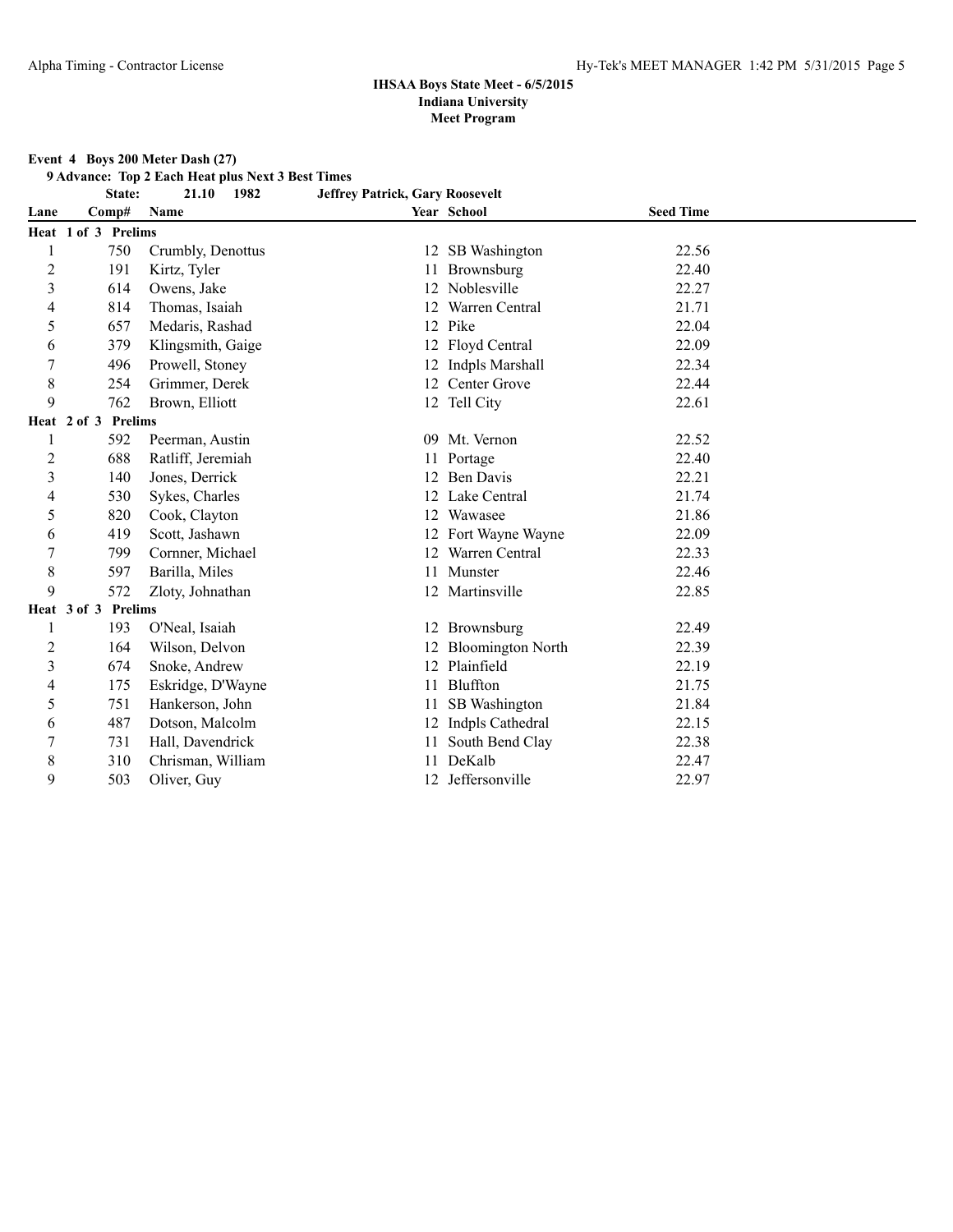**Event 5 Boys 1600 Meter Run (27)**

|         | State:                             | 4:03.00<br>2011   | <b>Austin Mudd, Center Grove</b> |                           |                  |  |
|---------|------------------------------------|-------------------|----------------------------------|---------------------------|------------------|--|
| Lane    | Comp#                              | <b>Name</b>       |                                  | Year School               | <b>Seed Time</b> |  |
|         | <b>Section 1 of 1 Timed Finals</b> |                   |                                  |                           |                  |  |
| $1-1A$  | 476                                | Law, Brayden      |                                  | 11 Homestead              | 4:12.65          |  |
| $5-1B$  | 836                                | Arnold, Brandon   | 12                               | <b>West Noble</b>         | 4:18.19          |  |
| $9-1C$  | 646                                | Pierrard, Aaron   |                                  | 12 Perry Central          | 4:19.90          |  |
| $13-1D$ | 763                                | Davis, Peter      |                                  | 12 TH North               | 4:22.03          |  |
| $17-1E$ | 859                                | Collins, Kyle     |                                  | 11 Winamac Community      | 4:23.54          |  |
| $21-1F$ | 250                                | Cousins, Seth     |                                  | Caston                    | 4:24.40          |  |
| $25-1G$ | 426                                | O'Malley, Kyle    |                                  | 12 Franklin Central       | 4:26.14          |  |
| $2-2A$  | 234                                | Schmeling, Jacob  | 12                               | Carroll (Fw)              | 4:14.45          |  |
| $6-2B$  | 185                                | Snider, Zack      |                                  | 12 Brebeuf Jesuit         | 4:18.36          |  |
| $10-2C$ | 596                                | Rush, Aaron       |                                  | 11 Mt. Vernon             | 4:19.93          |  |
| $14-2D$ | 708                                | Meyer, Wesley     |                                  | Rochester                 | 4:22.03          |  |
| 18-2E   | 539                                | Hoeft, Ethan      |                                  | 12 Lawrence North         | 4:23.78          |  |
| $22-2F$ | 831                                | Johnson, Evan     | 11                               | West Lafayette            | 4:24.46          |  |
| $26-2G$ | 428                                | Parrish, Michael  | 10                               | <b>Franklin Central</b>   | 4:26.92          |  |
| $3-3A$  | 223                                | Clements, Cameron | 11                               | Carroll (Fw)              | 4:16.11          |  |
| $7-3B$  | 398                                | Ehlers, David     | 11                               | FW Concordia              | 4:19.41          |  |
| $11-3C$ | 169                                | Martinez, Xavier  |                                  | <b>Bloomington South</b>  | 4:20.39          |  |
| $15-3D$ | 571                                | Firsich, Nick     | 12                               | Martinsville              | 4:22.40          |  |
| $19-3E$ | 687                                | Quinones, Dillon  | 10                               | Portage                   | 4:23.94          |  |
| $23-3F$ | 198                                | Browning, Teddy   | 11                               | Carmel                    | 4:25.44          |  |
| $27-3G$ | 434                                | Conners, Blaine   | 12                               | <b>Franklin Community</b> | 4:27.14          |  |
| $4-4A$  | 246                                | Pierce, Quentin   | 12                               | Castle                    | 4:16.38          |  |
| $8-4B$  | 615                                | Rice, Solomon     | 12                               | North Central             | 4:19.61          |  |
| $12-4C$ | 472                                | Zak, Nicholas     |                                  | Hanover Central           | 4:21.13          |  |
| $16-4D$ | 372                                | Thompson, Trevor  | 11                               | Fishers                   | 4:22.82          |  |
| $20-4E$ | 474                                | Ayer, Logan       |                                  | Heritage Hills            | 4:24.32          |  |
| 24-4F   | 817                                | Glogovsky, Owen   | 11                               | Warsaw Community          | 4:25.45          |  |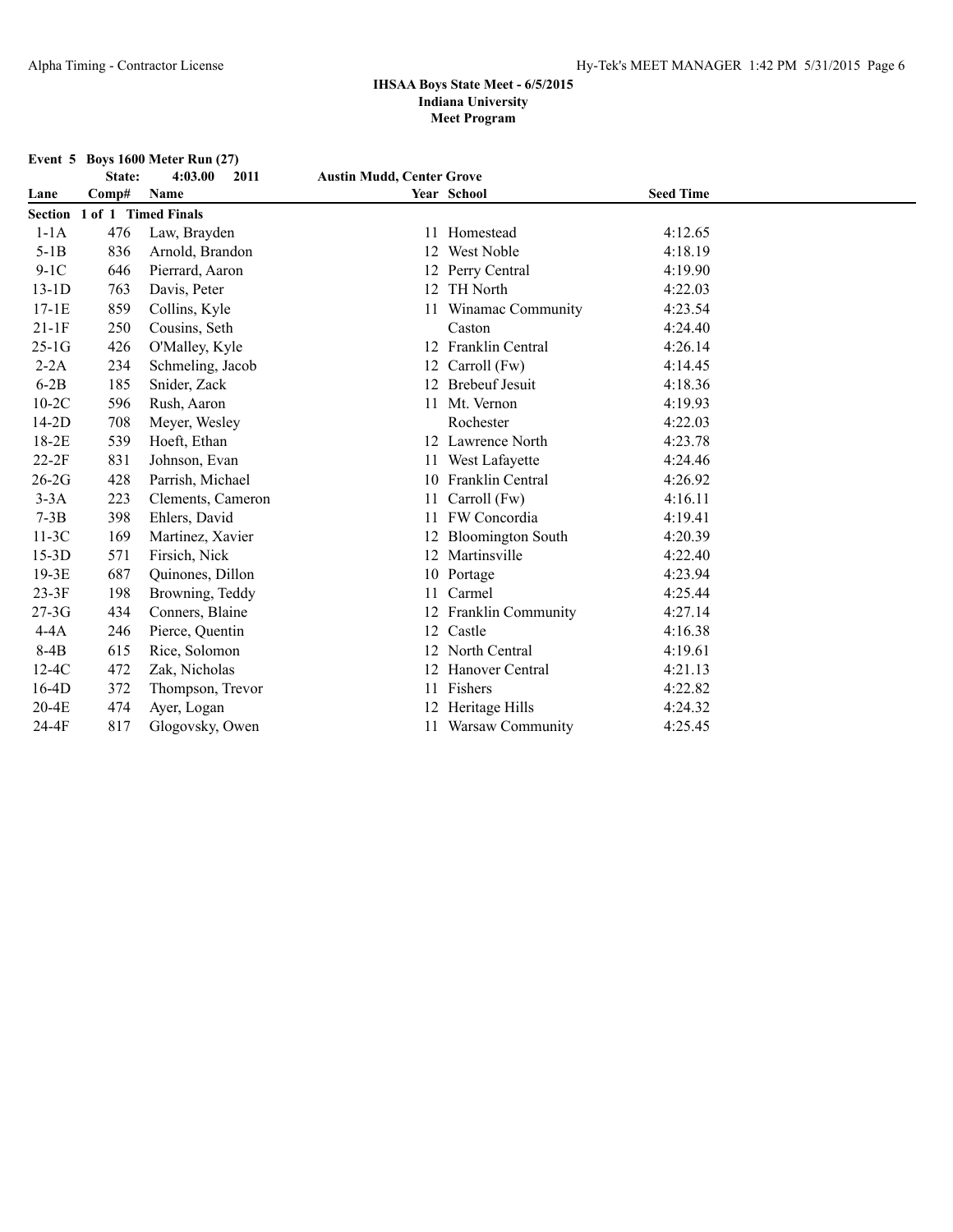**Event 6 Boys 4x100 Meter Relay (27)**

**State: 41.02 1982 , Gary Roosevelt D Young, J Patrick, G Moore, A Price**

| Lane   | Comp#                       | <b>Team</b>                   |                            | Relay                        | <b>Seed Time</b>              |  |
|--------|-----------------------------|-------------------------------|----------------------------|------------------------------|-------------------------------|--|
|        | Section 1 of 3 Timed Finals |                               |                            |                              |                               |  |
|        |                             | <b>Bedford North Lawrence</b> |                            | A                            | 43.65                         |  |
|        |                             | 1) 127 Kuehn, Isaac 11        | 2) 124 Dotts, Nathan 12    | 3) 125 Flinn, Garrett 11     | 4) 129 Sherfick, Mason 12     |  |
|        | 5) 123 Baker, Evan 09       |                               | 6) 128 Royer, Benny 10     | 7) 126 Juhl, Alex 09         | 8) 132 Wagner, Micah 10       |  |
| 2      |                             | Floyd Central                 |                            | A                            | 43.23                         |  |
|        |                             | 1) 376 Canter, Luke 11        | 2) 377 Carl, Blake 10      | 3) 378 Foster, Bradley 10    | 4) 379 Klingsmith, Gaige 12   |  |
|        |                             | 5) 374 Burkland, Nick 10      | 6) 384 Smith, Brendon 11   | 7) 387 Villegas, Antonio 10  | 8) 388 Wallace, Adam 12       |  |
| 3      |                             | Marion                        |                            | A                            | 43.16                         |  |
|        |                             | 1) 563 Casanova, Elia 12      | 2) 564 Collins, Will 12    | 3) 565 McGee, Troy 12        | 4) 566 Moore, Tre'von 11      |  |
|        |                             | 5) 567 Reynolds, Ian 10       | 6) 568 Sanders, Keiron 11  | 7) 569 Smith, Marcus 10      | 8) 570 Wike, Conner 12        |  |
| 4      |                             | Elkhart Memorial              |                            | A                            | 42.89                         |  |
|        |                             | 1) 332 Baker, Darrius 12      | 2) 333 Chigwada, Wisdom 10 | 3) 336 Pulliam, Jermaine 12  | 4) 334 Doyle, David 11        |  |
|        |                             | 5) 335 Gallagher, Brett 12    | 6) 337 Scott, Austin 10    | 7) 338 Smith, Rashaun 09     | 8) 339 Stanley, Jacob 09      |  |
| 5      |                             | <b>Bloomington North</b>      |                            | A                            | 43.09                         |  |
|        |                             | 1) 156 Heitink, Gerrit 11     | 2) 158 Ludwig, Drew 12     | 3) 157 Laffoon, Malik 11     | 4) 164 Wilson, Delvon 12      |  |
|        |                             | 5) 161 Stumpf, Malik 09       | 6) 152 Crowder, Javon 10   |                              |                               |  |
| 6      |                             | Fort Wayne North Side         |                            | A                            | 43.12                         |  |
|        |                             | 1) 401 Davis, Terrence 12     | 2) 400 Davis, Tarik 12     | 3) 402 Ellington, Jashawn 12 | 4) 406 Quaye, Emmanuel 10     |  |
|        |                             | 5) 404 Moore, Casey 12        | 6) 405 Moore, Randon 12    | 7) 403 Hill, Shawn 12        | 8) 407 Son, Mike 12           |  |
| $\tau$ |                             | Terre Haute South Vigo        |                            | A                            | 43.49                         |  |
|        | 1) 766 Hall, Koty 12        |                               | 2) 771 Watt, Michael 12    | 3) 767 Hayne, Corey 10       | 4) 768 Howard, Christopher 12 |  |
|        |                             | 5) 770 Purnell, Antonio 12    |                            |                              |                               |  |
| 8      |                             | Vincennes Lincoln             |                            | А                            | 43.74                         |  |
|        |                             | 1) 790 Hawkins, Tyjuan 12     | 2) 791 Kitchin, Alex 12    | 3) 792 Kotter, Caden 09      | 4) 793 Sandy, Carson 11       |  |
|        |                             | 5) 794 Sprinkle, Austin 10    |                            |                              |                               |  |
| 9      |                             | Evansville Reitz Memorial     |                            | A                            | 43.95                         |  |
|        |                             | 1) 345 Groves, Daeon 11       | 2) 351 McCray, Trandon 12  | 3) 354 Ross, Blake 12        | 4) 361 Warren, McKinley 12    |  |
|        |                             | 5) 358 Thomas, Nikolas 12     | 6) 359 Trice, Maxwell 09   | 7) 360 Trice, Michael 12     | 8) 347 Hasselkus, Erick 12    |  |
|        |                             |                               |                            |                              |                               |  |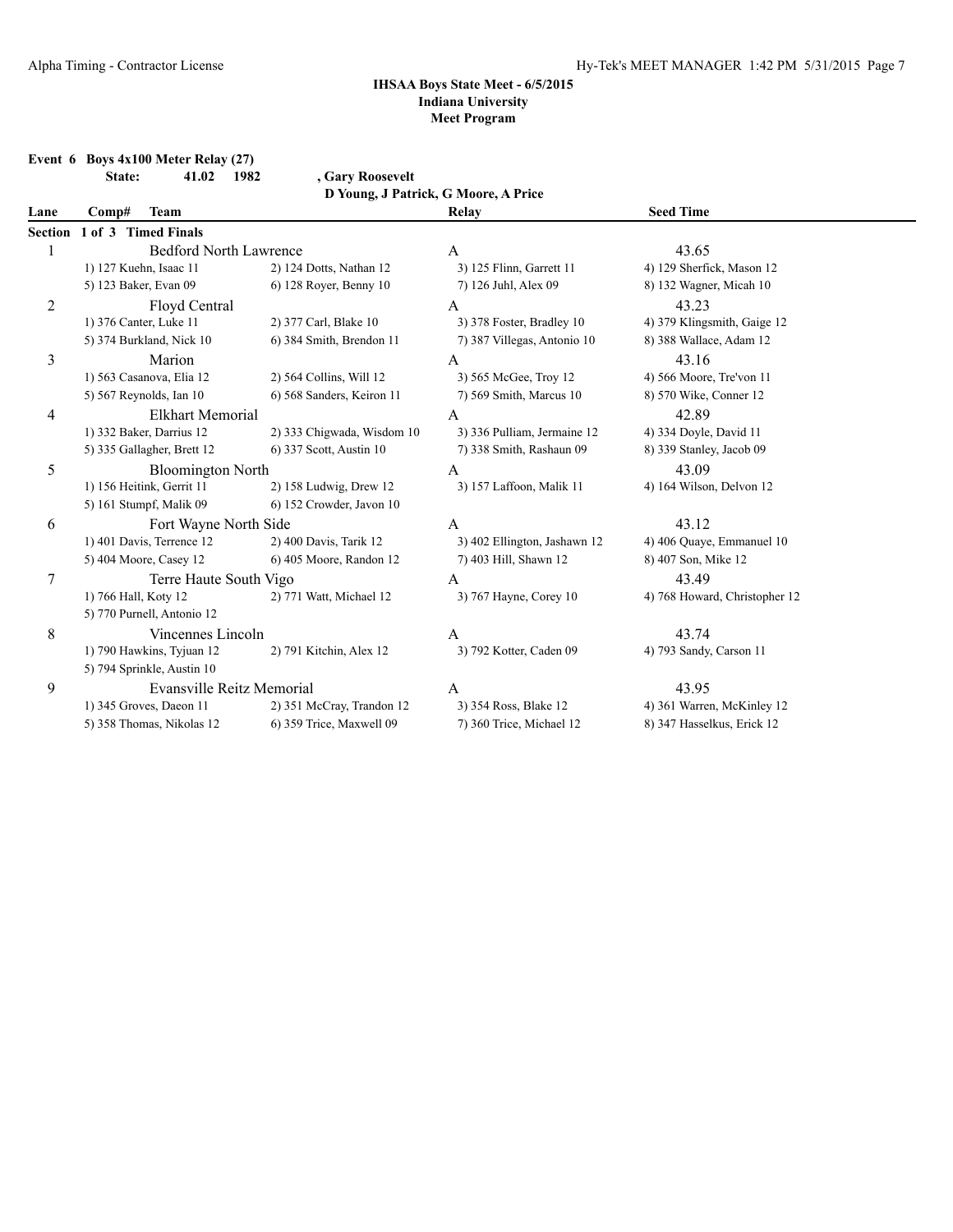|                | Section 2 of 3 Timed Finals(Event 6 Boys 4x100 Meter Relay (27)) |                               |                                |                             |
|----------------|------------------------------------------------------------------|-------------------------------|--------------------------------|-----------------------------|
|                | Franklin Central                                                 | A                             |                                | 42.69                       |
|                | 1) 427 Padgett, Travon 11                                        | 2) 423 Austin, Aaron 12       | 3) 430 Ritter, Robert 11       | 4) 425 DeRidder, Andrew 11  |
|                | 5) 422 Alleyne, Levi 11                                          | 6) 424 Clark, Everett 12      | 7) 431 Rowe, Sean 11           | 8) 433 Wilkins, Raekwon 10  |
| $\overline{c}$ | Bowman Leadership Academy                                        |                               | A                              | 42.63                       |
|                | 1) 182 Schiele, Martin Fritzdell 11                              | 2) 183 Walker, Xaxier 11      | 3) 178 Hubbard, Michael 12     | 4) 180 Hutton, Jorge 12     |
|                | 5) 181 Rae, Marvin 11                                            | 6) 179 Hurt, Charles 12       |                                |                             |
| 3              | Lawrence North                                                   |                               | A                              | 42.59                       |
|                | 1) 547 Schumpert, Adrian 11                                      | 2) 537 Clay III, William 11   | 3) 550 Tunstall Jr, Dushawn 11 | 4) 542 Lee, Jr, Jonathan 12 |
|                | 5) 544 McClaren Jr, Roger 09                                     | 6) 549 Smith, Elijah 10       | 7) 543 Martin, Brandon 11      | 8) 552 Williams, Martell 10 |
| 4              | Fishers                                                          |                               | A                              | 42.41                       |
|                | 1) 365 Carver, Tres 12                                           | 2) 366 Chinn, Jeremy 11       | 3) 367 Hackett, Jontel 11      | 4) 370 Lloyd, Josh 12       |
|                | 5) 364 Burrell, Keyshawn 11                                      | 6) 369 Kaiser, Hunter 09      | 7) 368 Hernandez, Jordan 11    | 8) 371 Rogers, Noah 11      |
| 5              | Portage                                                          |                               | A                              | 42.49                       |
|                | 1) 689 Sebben, Taylor 12                                         | 2) 678 Burnett, Alec 12       | 3) 688 Ratliff, Jeremiah 11    | 4) 680 Gauldin, Elijah 10   |
|                | 5) 685 Milledge, Greg 09                                         | 6) 679 Finley, Daveon 10      | 7) 677 Buckmaster, Tommy 12    | 8) 686 Nieves, Jared 12     |
| 6              | Crown Point                                                      |                               | A                              | 42.51                       |
|                | 1) 299 Shoemaker, Garret 11                                      | 2) 289 Harrell, Rionte 11     | 3) 291 Honaker, Wess 12        | 4) 296 Kyles, Devion 11     |
|                | 5) 300 Stewart, Zach 10                                          | 6) 298 Muniz, Marc 11         | 7) 290 Harrell, Robert 11      | 8) 295 Koehn, Taylor 12     |
| 7              | Carroll (Fort Wayne)                                             |                               | $\mathsf{A}$                   | 42.65                       |
|                | 1) 235 Schmeling, Jordan 10                                      | 2) 220 Anzeveno, Alexander 11 | 3) 230 Novotny, Nicholas 10    | 4) 221 Becker, Justin 09    |
|                | 5) 228 Lee, Nicholas 10                                          | 6) 231 Potchka, Timothy 10    | 7) 219 Anderson, Samuel 11     | 8) 237 Shank, Cameron 09    |
| 8              | Wawasee                                                          |                               | A                              | 42.76                       |
|                | 1) 821 Courter, Tyler 12                                         | 2) 826 Van Lue, Cole 10       | 3) 822 Gilmer, Jacob 12        | 4) 820 Cook, Clayton 12     |
|                | 5) 823 Hutchinson, Jacob 12                                      | 6) 824 Katzer, Michael 10     | 7) 825 Moore, Jacob 09         |                             |
| 9              | Plainfield                                                       |                               | A                              | 42.83                       |
|                | 1) 671 Archer, Zach 11                                           | 2) 672 Brisco, Josh 11        | 3) 673 Eljirby, Khalil 12      | 4) 674 Snoke, Andrew 12     |
|                | 5) 675 Whicker, Brad 10                                          | 6) 670 Ali, Zee 12            |                                |                             |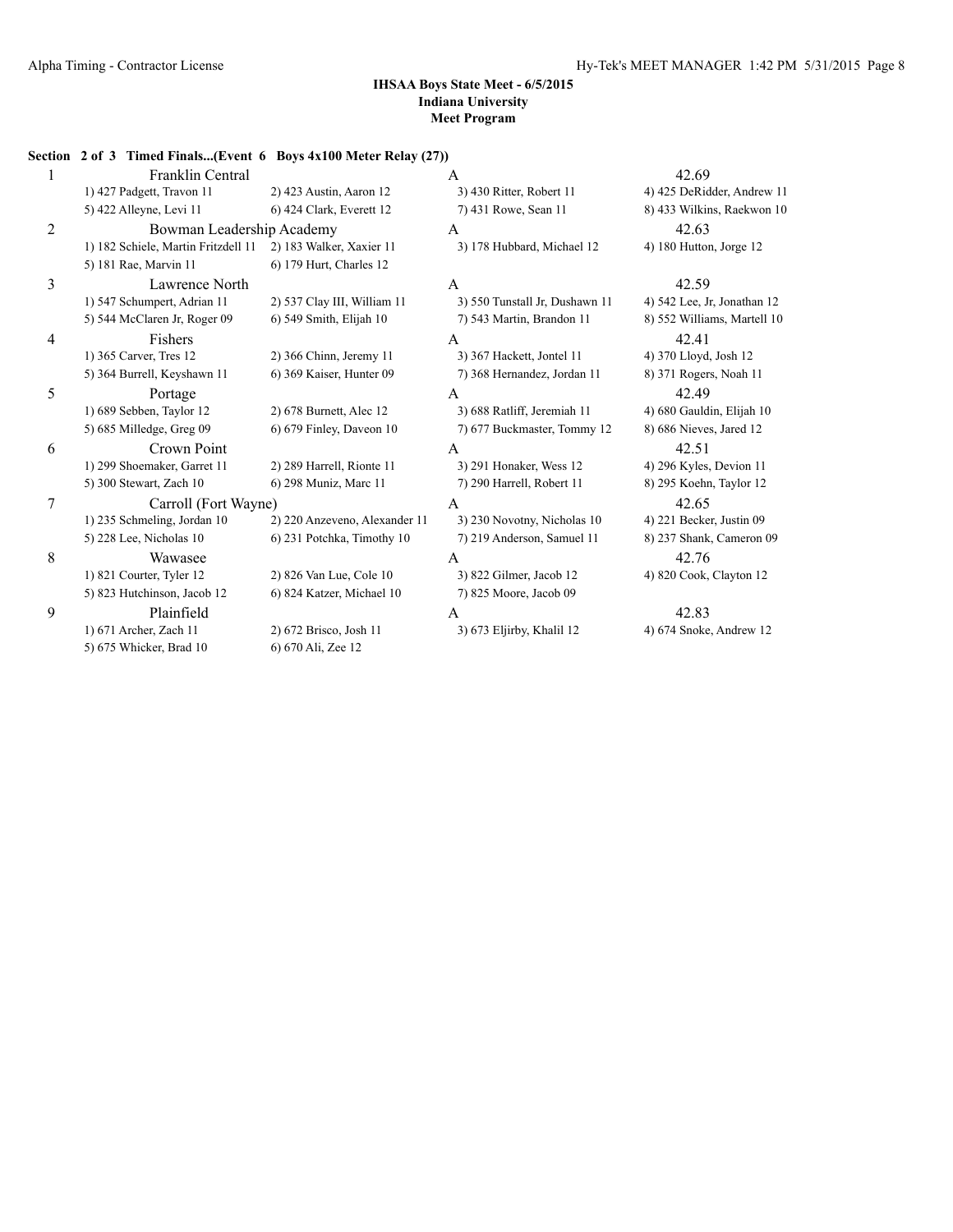#### **Section 3 of 3 Timed Finals...(Event 6 Boys 4x100 Meter Relay (27))**

| $\mathbf{1}$   | Valparaiso                  |                             | A                          | 42.28         |
|----------------|-----------------------------|-----------------------------|----------------------------|---------------|
|                | 1) 773 Bartolomeo, Bryce 12 | 2) 780 Johnson, Dylan 11    | 3) 783 McGrath, Liam 12    | 4) 787 Sperry |
|                | 5) 774 Bond, Jakob          | 6) 775 Carpenter, Tony 12   | 7) 776 Foust, Adam 12      | 8) 788 Walla  |
| $\overline{2}$ | Carmel                      |                             | A                          | 42.15         |
|                | 1) 201 James, Isaac 12      | 2) 208 Pearson, Collin 12   | 3) 214 Stoebick, Ryan 12   | 4) 218 Walke  |
|                | 5) 209 Perkins, Marcus 11   | 6) 212 Smith, Nick 10       | 7) 207 Megenhardt, John 11 | 8) 197 Brown  |
| 3              | Warren Central              |                             | A                          | 42.02         |
|                | 1) 811 Price, Ishmael 12    | 2) 799 Cornner, Michael 12  | 3) 812 Rivers, Darien 10   | 4) 814 Thom   |
|                | 5) 798 Byrdsong, Bryce 10   | 6) 802 Glenn, Brian 09      | 7) 804 Johnson, Jaeden 09  | 8) 816 Walla  |
| 4              | South Bend Washington       |                             | A                          | 41.82         |
|                | 1) 754 Rice, Torreq 11      | 2) 750 Crumbly, Denottus 12 | 3) 749 Brazier, Anthony 11 | 4) 751 Hanke  |
|                | 5) 753 Henderson, Daryl 12  | 6) 752 Harris, Donya 09     | 7) 755 Swanson, Donald 12  | 8) 756 Withe  |
| 5              | Lake Central                |                             | $\mathsf{A}$               | 41.89         |
|                | 1) 528 Pavloski, Anthony 10 | 2) 529 Smelser, Shane 12    | 3) 530 Sykes, Charles 12   | 4) 525 Gome   |
|                | 5) 527 Lucas, Nick 10       | 6) 521 Benson, Josh 10      | 7) 520 Benson, Jared 12    | 8) 523 Giles, |
| 6              | Munster                     |                             | A                          | 41.92         |
|                | 1) 606 Lucito, Dom 12       | 2) 597 Barilla, Miles 11    | 3) 601 Gutwein, Seth 12    | 4) 608 Procto |
|                | 5) 598 Bleza, Nick 12       | 6) 607 Marcus, Matt 10      | 7) 599 Charles, Chris 11   | 8) 610 Warre  |
| 7              | <b>Ben Davis</b>            |                             | A                          | 42.22         |
|                | 1) 137 Evans, Chris 11      | 2) 140 Jones, Derrick 12    | 3) 146 Thomas, Noah 10     | 4) 143 Powel  |
|                | 5) 141 Ladd, Julian 10      | 6) 139 Hoskins, Jermaine 09 | 7) 147 White, Arlie 11     | 8) 149 Willia |
| 8              | Center Grove                |                             | A                          | 42.31         |
|                | 1) 254 Grimmer, Derek 12    | 2) 260 Mason, Grant 10      | 3) 264 Smith, Zak 11       | 4) 261 McCo   |
|                | 5) 255 Hart, Zach 12        | 6) 256 Hohlt, Jackson 11    | 7) 257 Hohlt, Trevor 10    | 8) 266 Steeb, |
| 9              | Pike                        |                             | A                          | 42.32         |
|                | 1) 668 Williams, DeAndre 12 | 2) 666 Shaw, Jarel 10       | 3) 657 Medaris, Rashad 12  | 4) 648 Bellar |
|                | 5) 661 Peterson, Cameron 09 | 6) 651 Ford, Duron 10       | 7) 655 Jackson, DeShaun 11 | 8) 669 Young  |

4) 787 Sperry, Travis 11 8) 788 Wallace, Jacob 12 4) 218 Walker, Jalen 10 8) 197 Brown-Baez, Alex 09 4) 814 Thomas, Isaiah 12 8) 816 Wallace, Kyiree 11 4) 751 Hankerson, John 11 8) 756 Witherspoon, Deonne 11 4) 525 Gomez, Ethan 12 8) 523 Giles, Anthony 10 4) 608 Proctor, Jeff 11 8) 610 Warren, Jack 11 4) 143 Powell, Christian 11 8) 149 Williams, Rodney 11 4) 261 McCoy, Titus 10 8) 266 Steeb, Conner 11 4) 648 Bellamy, Lavante 12 8) 669 Young, Andrew 10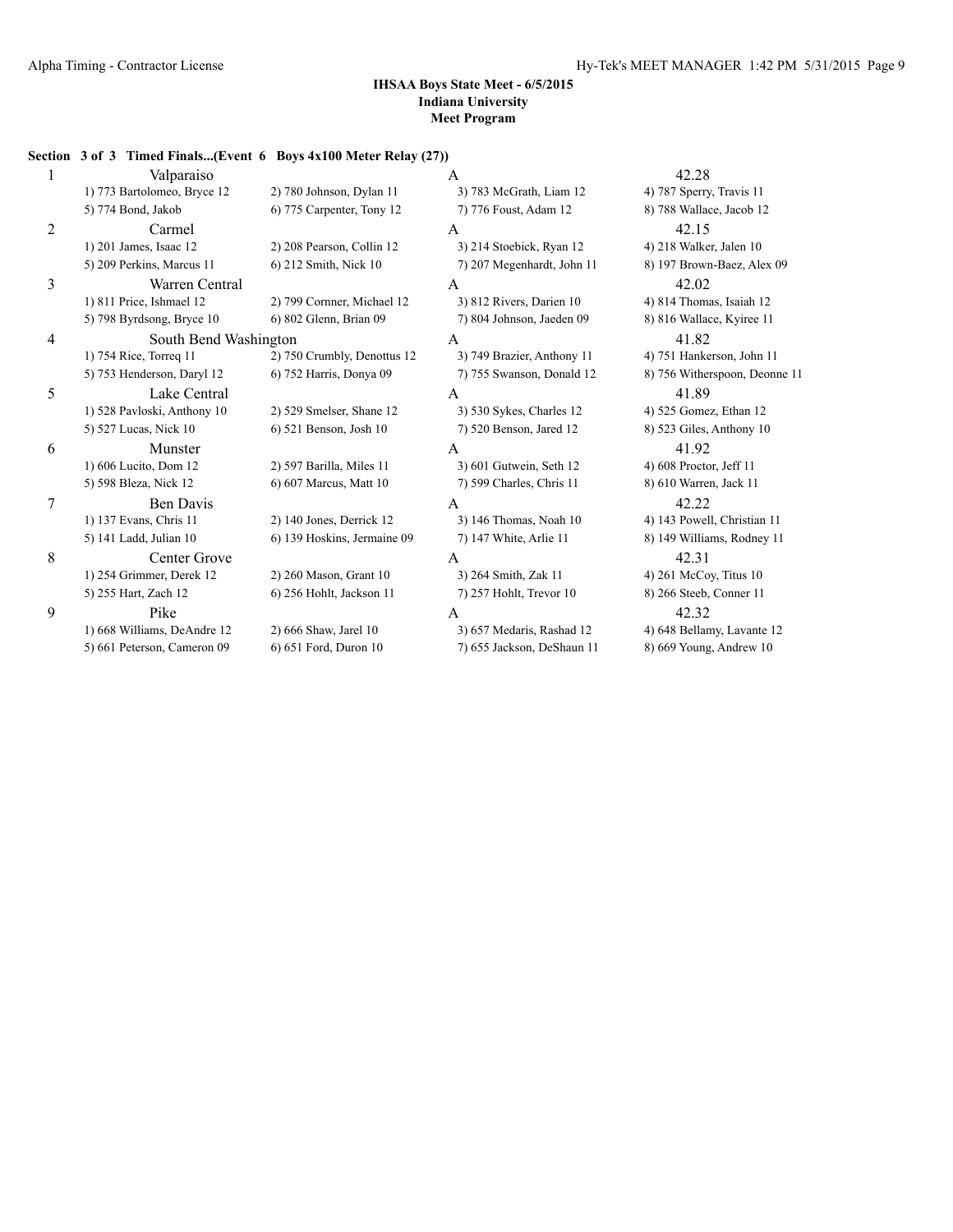**Event 7 Boys 400 Meter Dash (27)**<br>**State:** 46.99 2002

|                | State:                      | 46.99<br>2002       | David Neville, Merrillville |                          |                  |  |
|----------------|-----------------------------|---------------------|-----------------------------|--------------------------|------------------|--|
| Lane           | Comp#                       | Name                |                             | Year School              | <b>Seed Time</b> |  |
|                | Section 1 of 3 Timed Finals |                     |                             |                          |                  |  |
| 1              | 732                         | Cuskaden, Matthew   |                             | 11 South Bend Riley      | 50.87            |  |
| 2              | 155                         | Frazier, Bryce      | 11                          | <b>Bloomington North</b> | 50.59            |  |
| 3              | 321                         | Blake, Rhett        | 12                          | Edgewood                 | 50.42            |  |
| 4              | 284                         | Larson, Trent       |                             | Columbus North           | 49.97            |  |
| 5              | 524                         | Goldman, Clayton    | 11                          | Lake Central             | 49.99            |  |
| 6              | 360                         | Trice, Michael      | 12                          | EV Reitz Memoria         | 50.37            |  |
| 7              | 192                         | Kouton, Nassif      |                             | Brownsburg               | 50.45            |  |
| 8              | 510                         | Burnett, Hanif      | 10                          | Kokomo                   | 50.83            |  |
| 9              | 173                         | Weidner, Grayson    |                             | 12 Bloomington South     | 50.89            |  |
|                | Section 2 of 3 Timed Finals |                     |                             |                          |                  |  |
|                | 665                         | Robinson, Adrian    |                             | 11 Pike                  | 49.85            |  |
| $\overline{c}$ | 600                         | Chavez, Tim         | 12                          | Munster                  | 49.80            |  |
| 3              | 280                         | McFarland, Andrew   |                             | Columbia City            | 49.77            |  |
| 4              | 612                         | Poturalski, Chris   |                             | 12 New Palestine         | 49.67            |  |
| 5              | 256                         | Hohlt, Jackson      | 11                          | Center Grove             | 49.67            |  |
| 6              | 616                         | Ware, Isaiah        |                             | 10 North Central         | 49.71            |  |
|                | 620                         | Austerman, Jacob    | 12                          | Northeastern             | 49.78            |  |
| 8              | 479                         | Chavis, John        | 11                          | Chatard                  | 49.84            |  |
| 9              | 699                         | Pfeil, Seth         |                             | 12 Princeton             | 49.91            |  |
|                | Section 3 of 3 Timed Finals |                     |                             |                          |                  |  |
|                | 370                         | Lloyd, Josh         | 12                          | Fishers                  | 49.33            |  |
| $\overline{c}$ | 416                         | Wright, Allen       | 12                          | <b>FW</b> Northrop       | 49.01            |  |
| 3              | 411                         | Kerlegrand, Jeffrey |                             | 12 FW Northrop           | 48.97            |  |
| 4              | 579                         | Sales, Brian        | 12                          | Merrillville             | 47.90            |  |
| 5              | 614                         | Owens, Jake         | 12                          | Noblesville              | 48.64            |  |
| 6              | 496                         | Prowell, Stoney     |                             | <b>Indpls Marshall</b>   | 48.83            |  |
| 7              | 652                         | Garrett, Frank      | 12                          | Pike                     | 49.00            |  |
| 8              | 758                         | Stokes, Isiah       |                             | South Spencer            | 49.32            |  |
| 9              | 225                         | Gynn, Conner        |                             | 12 Carroll (Fw)          | 49.46            |  |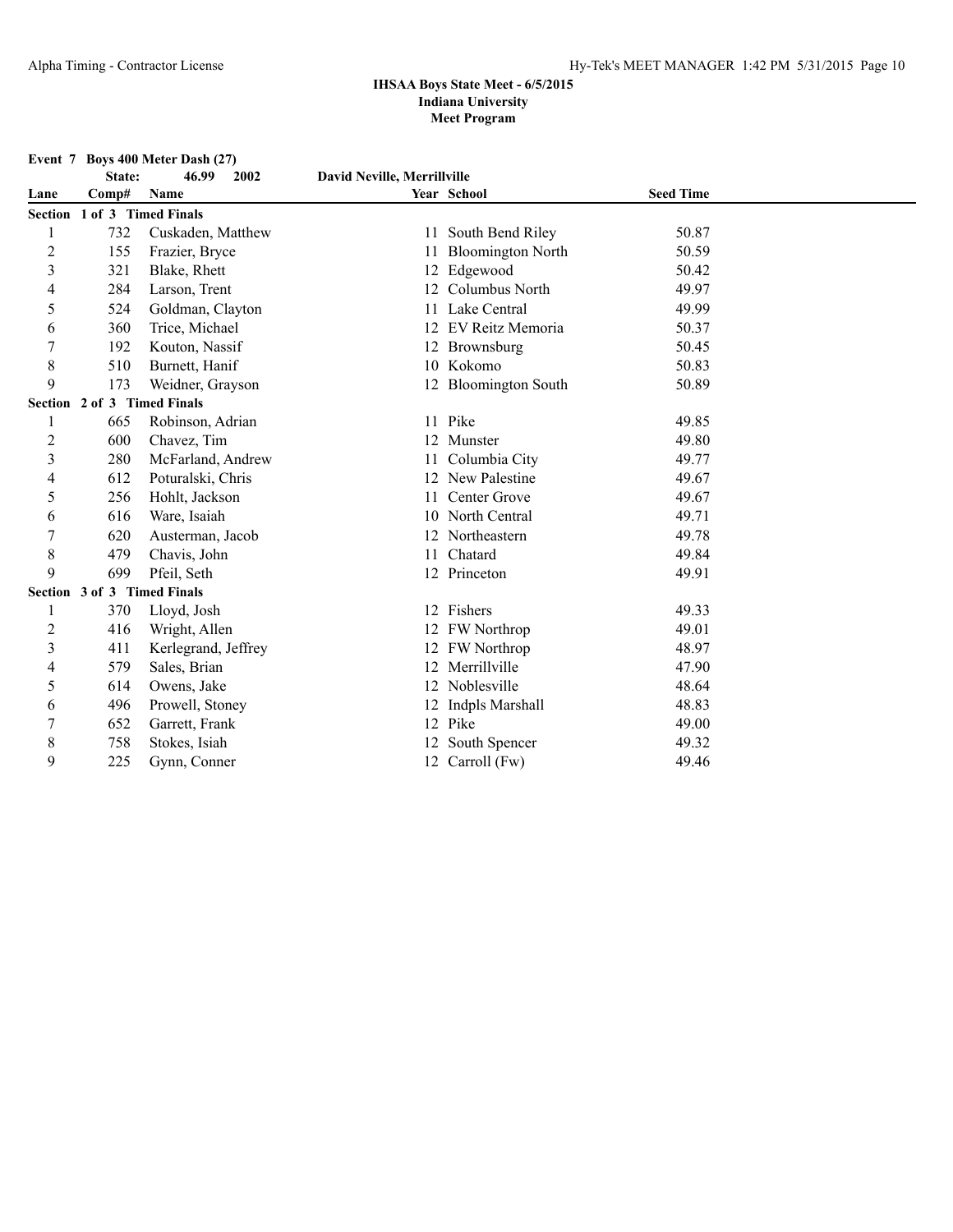**Event 8 Boys 300 Meter Hurdles (27)**

|                | State:                      | 2007<br>36.26        | <b>Bryce Brown, Harrison</b> |                      |                  |  |
|----------------|-----------------------------|----------------------|------------------------------|----------------------|------------------|--|
| Lane           | Comp#                       | Name                 |                              | Year School          | <b>Seed Time</b> |  |
|                | Section 1 of 3 Timed Finals |                      |                              |                      |                  |  |
| 1              | 757                         | Lamb, Garrett        | 12                           | South Knox           | 40.79            |  |
| 2              | 837                         | Dessing, Cameron     | 11                           | Western              | 40.71            |  |
| 3              | 643                         | Mott, Bailey         | 10                           | Penn                 | 40.51            |  |
| 4              | 590                         | Grissom, Trevin      |                              | Mitchell             | 40.04            |  |
| 5              | 679                         | Finley, Daveon       |                              | 10 Portage           | 40.04            |  |
| 6              | 772                         | Bess, Chase          | 11                           | Tipton               | 40.41            |  |
|                | 328                         | Smith, Austin        |                              | 12 Edgewood          | 40.51            |  |
| 8              | 166                         | Budde, Kaleb         |                              | 10 Bloomington South | 40.79            |  |
| 9              | 249                         | Wright, Jordan       |                              | 11 Castle            | 41.20            |  |
|                | Section 2 of 3 Timed Finals |                      |                              |                      |                  |  |
|                | 498                         | Milligan, Reid       |                              | 12 Jasper            | 39.74            |  |
| $\overline{c}$ | 121                         | Heil, Peter          | 12                           | Batesville           | 39.55            |  |
| 3              | 536                         | Jones, Rashawn       |                              | Lawrence Central     | 39.49            |  |
| 4              | 420                         | Brandenburg, James   | 12                           | Frankfort            | 39.38            |  |
| 5              | 174                         | Carter, Desmond      | 11                           | Bluffton             | 39.48            |  |
| 6              | 761                         | Stroub, Charlie      |                              | Southport            | 39.48            |  |
|                | 399                         | Koenemann, Alex      | 11                           | FW Concordia         | 39.53            |  |
| 8              | 816                         | Wallace, Kyiree      |                              | Warren Central       | 39.61            |  |
| 9              | 587                         | Smallwood, Makiyah   |                              | 10 Michigan City     | 39.96            |  |
|                | Section 3 of 3 Timed Finals |                      |                              |                      |                  |  |
|                | 550                         | Tunstall Jr, Dushawn | 11.                          | Lawrence North       | 39.29            |  |
| $\overline{2}$ | 689                         | Sebben, Taylor       |                              | 12 Portage           | 39.07            |  |
| 3              | 810                         | Montgomery, Glendon  | 12                           | Warren Central       | 38.69            |  |
| 4              | 218                         | Walker, Jalen        |                              | 10 Carmel            | 38.44            |  |
| 5              | 413                         | Stephens, Bijay      |                              | 11 FW Northrop       | 38.46            |  |
| 6              | 108                         | Griffin, Marcus      |                              | 12 Avon              | 38.58            |  |
|                | 656                         | McGuire, Brandon     |                              | 10 Pike              | 38.93            |  |
| 8              | 315                         | Bechdolt, Mason      |                              | 12 Delta             | 39.13            |  |
| 9              | 120                         | Weber, Harrison      |                              | 11 Avon              | 39.32            |  |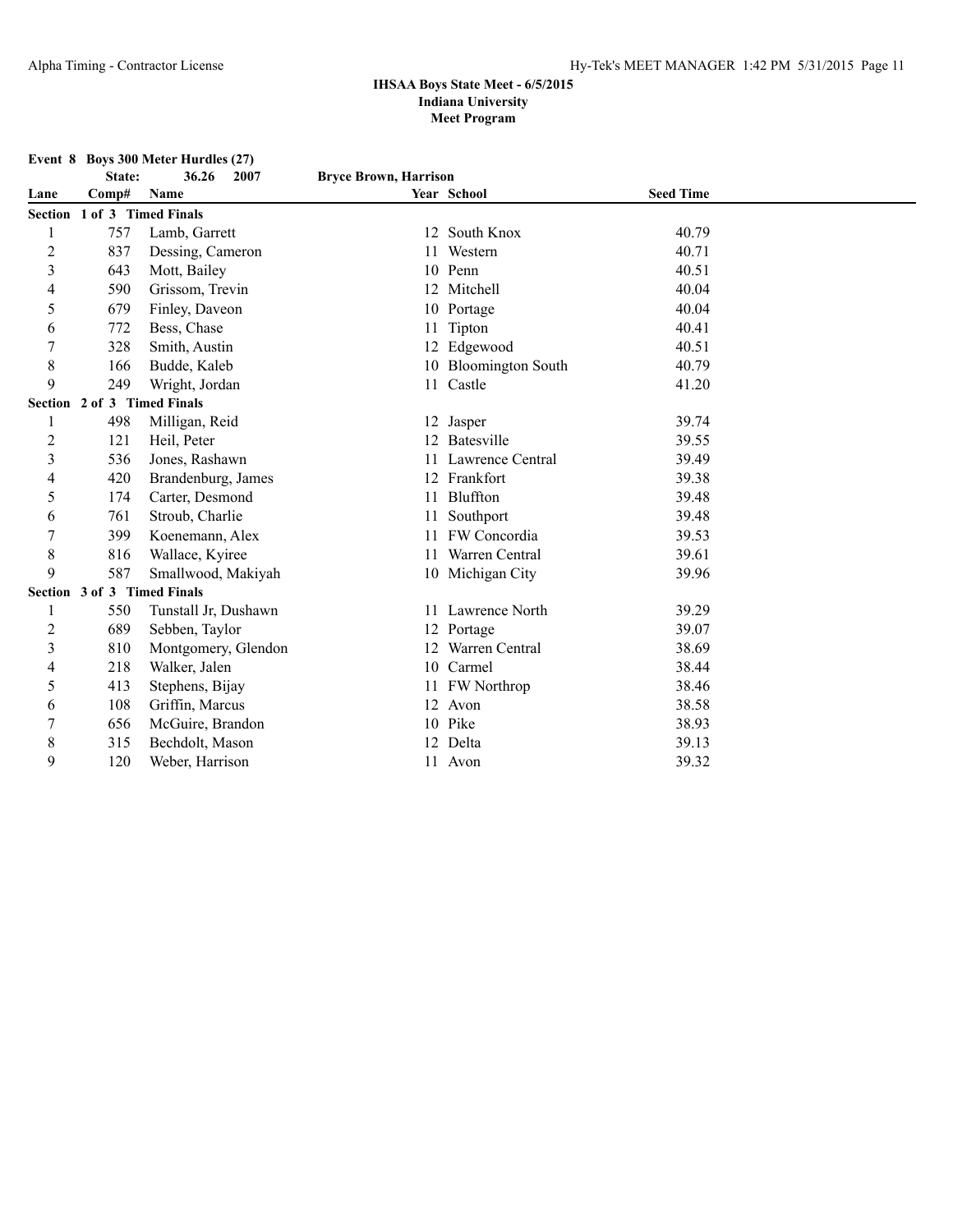**Event 9 Boys 800 Meter Run (27)**

|         | State: | 1:49.25<br>2011             | <b>Austin Mudd, Center Grove</b> |                          |                  |  |
|---------|--------|-----------------------------|----------------------------------|--------------------------|------------------|--|
| Lane    | Comp#  | Name                        |                                  | Year School              | <b>Seed Time</b> |  |
|         |        | Section 1 of 2 Timed Finals |                                  |                          |                  |  |
| $1-1A$  | 388    | Wallace, Adam               |                                  | 12 Floyd Central         | 1:56.72          |  |
| $5-1B$  | 286    | Wright, Joe                 | 12                               | Columbus North           | 1:57.34          |  |
| $9-1C$  | 613    | Kampf, David                |                                  | 12 New Prairie           | 1:57.65          |  |
| $13-1D$ | 253    | Fill, Nathan                | 11                               | Center Grove             | 1:59.25          |  |
| $2-2A$  | 151    | Bentz, Isaac                |                                  | <b>Bloomington North</b> | 1:57.07          |  |
| $6-2B$  | 861    | Zupin, Zen                  | 11                               | Winamac Community        | 1:57.47          |  |
| $10-2C$ | 265    | Stapleton, Grant            | 12                               | Center Grove             | 1:58.20          |  |
| $3-3A$  | 615    | Rice, Solomon               |                                  | 12 North Central         | 1:57.11          |  |
| $7-3B$  | 635    | Lee, Evan                   | 11                               | Park Tudor               | 1:57.53          |  |
| $11-3C$ | 541    | Jerger, Timothy             | 12                               | Lawrence North           | 1:58.37          |  |
| $4-4A$  | 159    | McCarty, Matt               | 12                               | <b>Bloomington North</b> | 1:57.32          |  |
| $8-4B$  | 440    | Kruse, Tyler                | 12                               | Gibson Southern          | 1:57.63          |  |
| $12-4C$ | 497    | Kaiser, Corbin              |                                  | 10 Jasper                | 1:58.67          |  |
|         |        | Section 2 of 2 Timed Finals |                                  |                          |                  |  |
| $1-1A$  | 194    | Sathyamurthy, Hari          |                                  | 11 Brownsburg            | 1:54.51          |  |
| $5-1B$  | 460    | Schildmeier, Craig          |                                  | 12 Hamilton Heights      | 1:55.71          |  |
| $9-1C$  | 331    | Munet, Nathan               |                                  | 12 Elkhart Central       | 1:56.41          |  |
| $13-1D$ | 224    | Garrison, Wesley            | 11                               | Carroll (Fw)             | 1:56.60          |  |
| $2-2A$  | 458    | Bluish, Christopher         |                                  | Guerin Catholic          | 1:55.12          |  |
| $6-2B$  | 818    | Messenger, Daniel           |                                  | 12 Warsaw Community      | 1:55.77          |  |
| $10-2C$ | 234    | Schmeling, Jacob            | 12                               | Carroll (Fw)             | 1:56.41          |  |
| $14-2D$ | 297    | Mosak, Matthew              | 11                               | Crown Point              | 1:56.60          |  |
| $3-3A$  | 469    | Wright, Jordan              | 12                               | <b>Hamilton Sou</b>      | 1:55.48          |  |
| $7-3B$  | 843    | Hartman, Alec               |                                  | Westfield                | 1:56.04          |  |
| $11-3C$ | 869    | Rigg, Oliver                | 11                               | Zionsville               | 1:56.53          |  |
| $4-4A$  | 396    | Tippmann, Greg              |                                  | 12 FW Dwenger            | 1:55.70          |  |
| $8-4B$  | 708    | Meyer, Wesley               |                                  | Rochester                | 1:56.24          |  |
| $12-4C$ | 172    | Voskuil, Peter              |                                  | 12 Bloomington South     | 1:56.58          |  |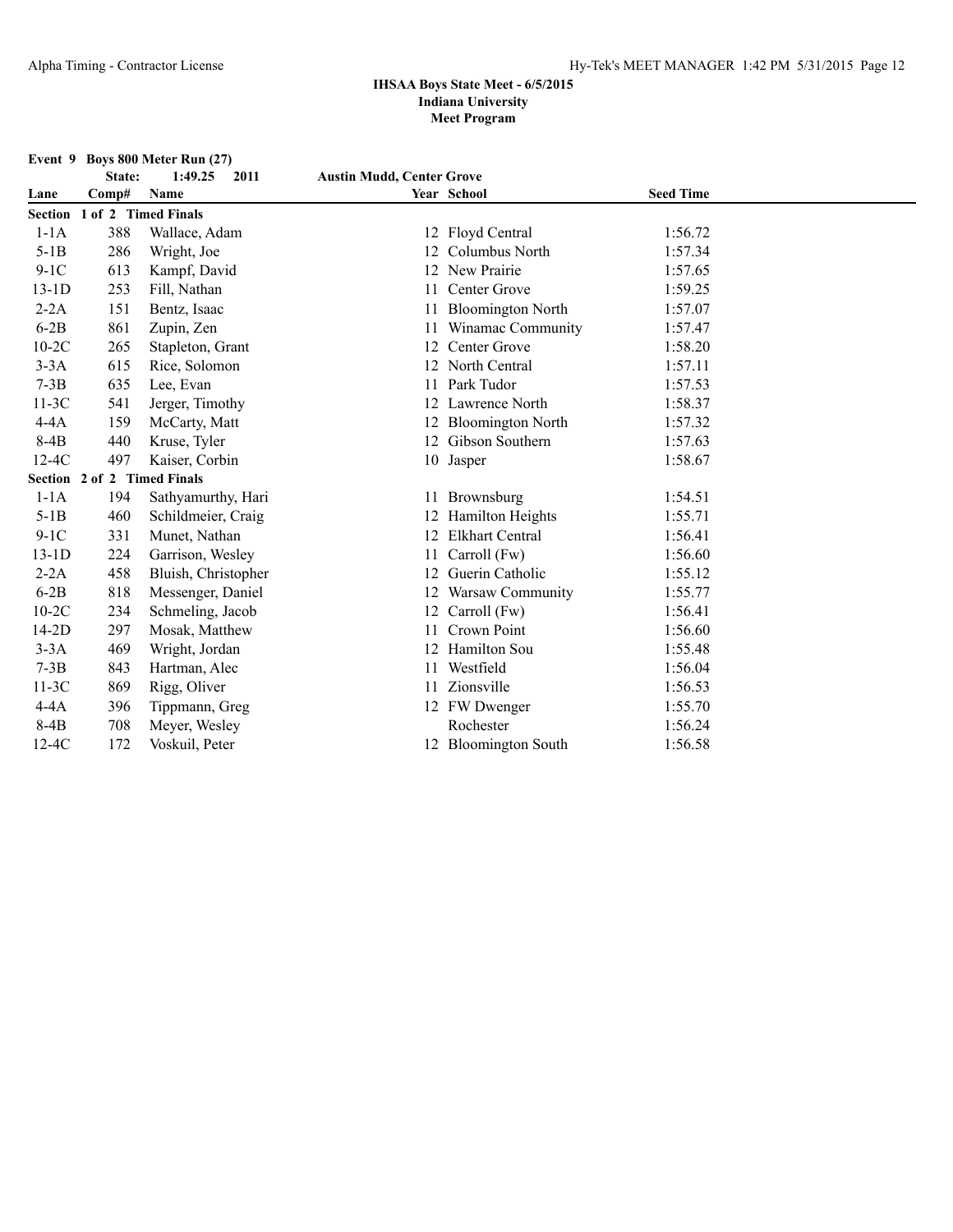**Event 10 Boys 3200 Meter Run (27)**<br>**State:** 8:51.15 2012

|           | State:              | 8:51.15<br>2012               | <b>Futsum Zienasellassie, North Central</b> |                          |                  |  |
|-----------|---------------------|-------------------------------|---------------------------------------------|--------------------------|------------------|--|
| Lane      | Comp#               | Name                          |                                             | Year School              | <b>Seed Time</b> |  |
| Section   | 1 of 1 Timed Finals |                               |                                             |                          |                  |  |
| $1-1A$    | 217                 | Veatch, Ben                   | 11                                          | Carmel                   | 9:03.41          |  |
| $5-1B$    | 765                 | Danielson, Spencer            | 12                                          | TH South                 | 9:19.22          |  |
| $9-1C$    | 834                 | Williams, Cooper              |                                             | West Lafayette           | 9:25.26          |  |
| $13-1D$   | 176                 | Magallanes, Julien            | 11                                          | Borden                   | 9:28.30          |  |
| $17-1E$   | 733                 | Kulczar, Travis               |                                             | South Bend Riley         | 9:32.73          |  |
| $21-1F$   | 532                 | Flannery, Bryan               |                                             | 11 Laporte               | 9:34.97          |  |
| $25-1G$   | 306                 | Tumoine villalobos, Alejandro |                                             | <b>Culver Academy</b>    | 9:40.54          |  |
| $2-2A$    | 223                 | Clements, Cameron             |                                             | 11 Carroll (Fw)          | 9:13.46          |  |
| $6-2B$    | 417                 | Jennings, Roman               | 10                                          | Fort Wayne Snider        | 9:19.77          |  |
| $10-2C$   | 282                 | Ballard, Chase                | 12                                          | Columbus North           | 9:26.41          |  |
| $14-2D$   | 262                 | Miller, Griffin               | 12                                          | Center Grove             | 9:29.75          |  |
| 18-2E     | 185                 | Snider, Zack                  |                                             | <b>Brebeuf Jesuit</b>    | 9:32.96          |  |
| $22-2F$   | 246                 | Pierce, Quentin               | 12                                          | Castle                   | 9:35.99          |  |
| $26-2G$   | 363                 | Miller, Landon                | 10                                          | Fairfield                | 9:42.31          |  |
| $3-3A$    | 308                 | Beckmann, Mark                | 12                                          | DeKalb                   | 9:14.32          |  |
| $7-3B$    | 464                 | Fendel, Gabe                  | 09                                          | Hamilton Sou             | 9:21.22          |  |
| $11-3C$   | 468                 | Wagoner, Ben                  | 10                                          | Hamilton Sou             | 9:26.93          |  |
| $15-3D$   | 104                 | Anderson, Will                | 12                                          | Avon                     | 9:29.80          |  |
| $19-3E$   | 604                 | Keslin, Tyler                 | 11                                          | Munster                  | 9:33.74          |  |
| $23-3F$   | 162                 | Tichenor, Griffin             |                                             | <b>Bloomington North</b> | 9:36.93          |  |
| $27-3G$   | 618                 | Fleace, Daniel                | 12                                          | North Harrison           | 9:42.63          |  |
| $4-4A$    | 476                 | Law, Brayden                  |                                             | Homestead                | 9:17.86          |  |
| $8-4B$    | 595                 | Noble, Christian              | 11                                          | Mt. Vernon               | 9:23.16          |  |
| $12-4C$   | 285                 | Williams, Seth                |                                             | Columbus North           | 9:27.84          |  |
| $16-4D$   | 624                 | Trout, Cam                    |                                             | Northview                | 9:31.20          |  |
| $20 - 4E$ | 472                 | Zak, Nicholas                 |                                             | Hanover Central          | 9:34.93          |  |
| 24-4F     | 184                 | Coffey, David                 | 11                                          | <b>Brebeuf Jesuit</b>    | 9:38.74          |  |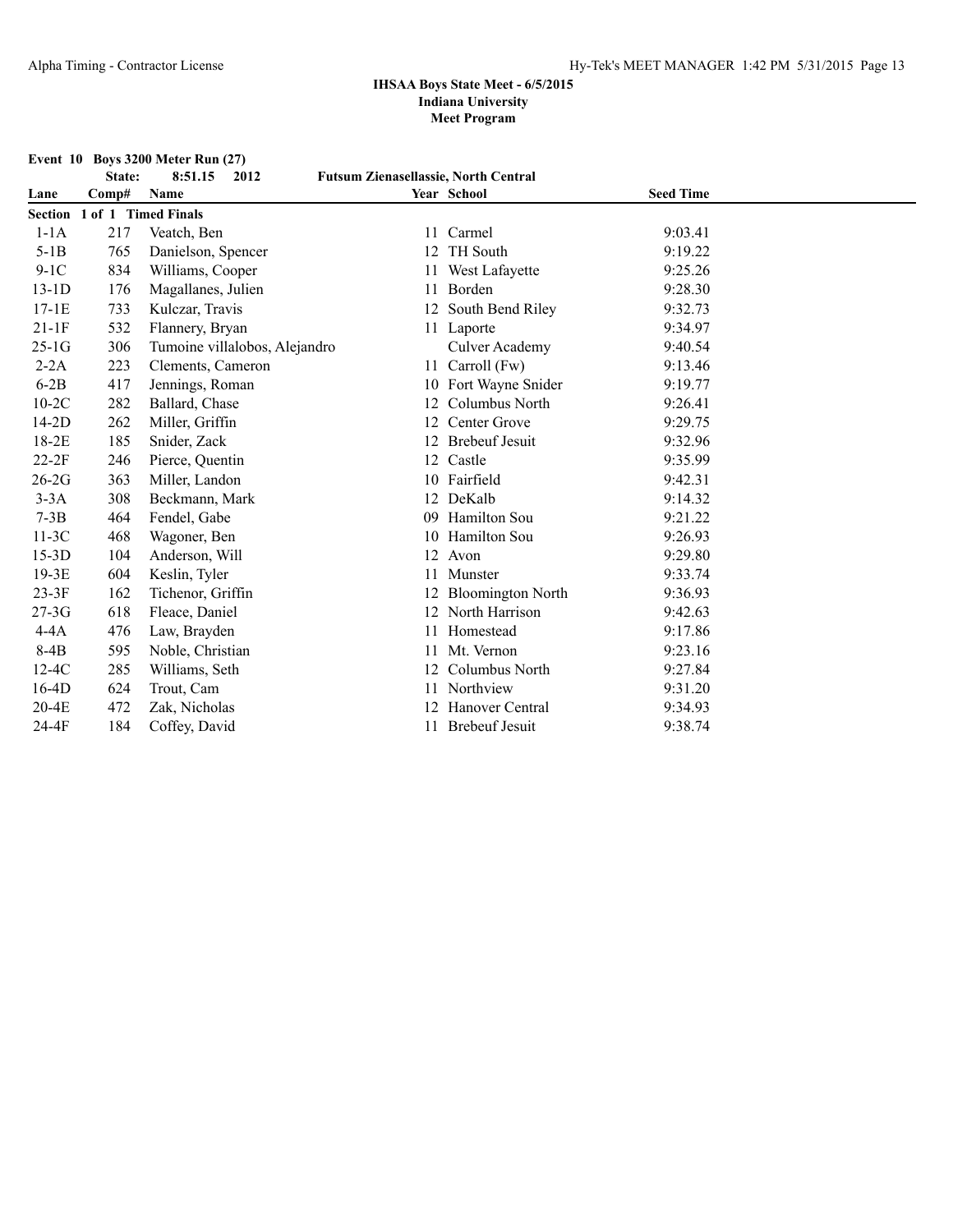**Event 11 Boys 4x400 Meter Relay (27) State: 3:13.66 1980 , Gary West Side**

**K Carter, C Peterson, W Monogan, S Burnett**

| <b>Team</b><br>Comp#         |                               | Relay                                                                                                                             | <b>Seed Time</b>                                         |
|------------------------------|-------------------------------|-----------------------------------------------------------------------------------------------------------------------------------|----------------------------------------------------------|
| Section 1 of 3 Timed Finals  |                               |                                                                                                                                   |                                                          |
| Jeffersonville               |                               | A                                                                                                                                 | 3:27.32                                                  |
| 1) 504 Salazar, Isaiah 12    | 2) 505 Stinson, Dylan 12      | 3) 502 Henry, Tyrone 11                                                                                                           | 4) 503 Oliver, Guy 12                                    |
| 5) 500 Daugharty, DaSean 12  | 6) 501 Embry, Casey 12        | 7) 506 Waldrop, Arthur 11                                                                                                         |                                                          |
|                              |                               | A                                                                                                                                 | 3:26.06                                                  |
| 1) 850 Benson, Brandon 12    | 2) 851 Cloud, Shaw 11         | 3) 855 Ogega, Djimmon 10                                                                                                          | 4) 857 Walters, Jacob 11                                 |
| 5) 852 Doty, Tyler 11        | 6) 856 Patterson, Brandon 11  | 7) 854 Livingston, Raine 09                                                                                                       | 8) 858 Williams, Jared 11                                |
| <b>NorthWood</b>             |                               | A                                                                                                                                 | 3:25.66                                                  |
| 1) 631 Yoder, Brayton 09     | 2) 629 Griffen, Garrett 10    | 3) 630 Skwarcan, Nicholas 12                                                                                                      | 4) 627 Gessinger, Bailey 11                              |
| 5) 626 Chupp, Zackery 11     | 6) 628 Gessinger, Landen 09   |                                                                                                                                   |                                                          |
| Floyd Central                |                               | A                                                                                                                                 | 3:24.30                                                  |
| 1) 385 Sturgeon, Connor 11   | 2) 379 Klingsmith, Gaige 12   | 3) 388 Wallace, Adam 12                                                                                                           | 4) 387 Villegas, Antonio 10                              |
| 5) 384 Smith, Brendon 11     | 6) 375 Bussabarger, Parker 12 | 7) 373 Blakeman, Chase 12                                                                                                         | 8) 376 Canter, Luke 11                                   |
|                              |                               |                                                                                                                                   | 3:25.41                                                  |
| 1) 744 Rowell, Courtney 10   | 2) 737 Kiai, James 12         | 3) 742 Radvansky, Grayson 11                                                                                                      | 4) 740 Otiato, Max 11                                    |
| 5) 743 Roth, Sam 11          |                               |                                                                                                                                   | 8) 746 Scales, Chris 10                                  |
|                              |                               | A                                                                                                                                 | 3:25.48                                                  |
| 1) 726 Gee, Prince 12        | 2) 728 Nyirongo, Joel 12      | 3) 725 Dixon, Cambrin 11                                                                                                          | 4) 724 Crumbley, Breon 12                                |
| 5) 727 Lacy, Brent 10        | 6) 729 Nyirongo, Moses 11     | 7) 723 Casares, Colin 12                                                                                                          | 8) 730 Toliver, Milton 09                                |
|                              |                               | A                                                                                                                                 | 3:26.95                                                  |
| 1) 699 Pfeil, Seth 12        | 2) 695 Dzienciol, Philip 11   | 3) 702 Walker, Desmond 10                                                                                                         | 4) 703 Wildt, Joe 11                                     |
| 5) 701 Wagner, Roman 11      | 6) 698 Niederhaus, Nate 12    | 7) 694 Bonaparte, Marquise 11                                                                                                     |                                                          |
|                              |                               | A                                                                                                                                 | 3:27.85                                                  |
| 1) 125 Flinn, Garrett 11     | 2) 124 Dotts, Nathan 12       | 3) 127 Kuehn, Isaac 11                                                                                                            | 4) 131 Smith, Jordan 12                                  |
| 5) 130 Sims, Justin 11       | 6) 122 Adams, Alex 11         | 7) 132 Wagner, Micah 10                                                                                                           | 8) 133 Weilbaker, Braden 09                              |
| Castle                       |                               | A                                                                                                                                 | 3:28.39                                                  |
| 1) 239 Buettner, Austin 11   | 2) 240 Cameron, Jack 09       | 3) 241 Dayton, Scott 11                                                                                                           | 4) 243 Gonzales, Rafael 11                               |
| 5) 244 Higginson, Jadrien 09 | 6) 245 Mclean, Noah 10        | 7) 248 Watkins, Evan 12                                                                                                           | 8) 249 Wright, Jordan 11                                 |
|                              |                               | <b>Whiteland Community</b><br>South Bend Saint Joseph<br>South Bend Adams<br>Princeton Community<br><b>Bedford North Lawrence</b> | 6) 735 Chappell-Cromartie, Brendan 7) 745 Sandor, Pat 11 |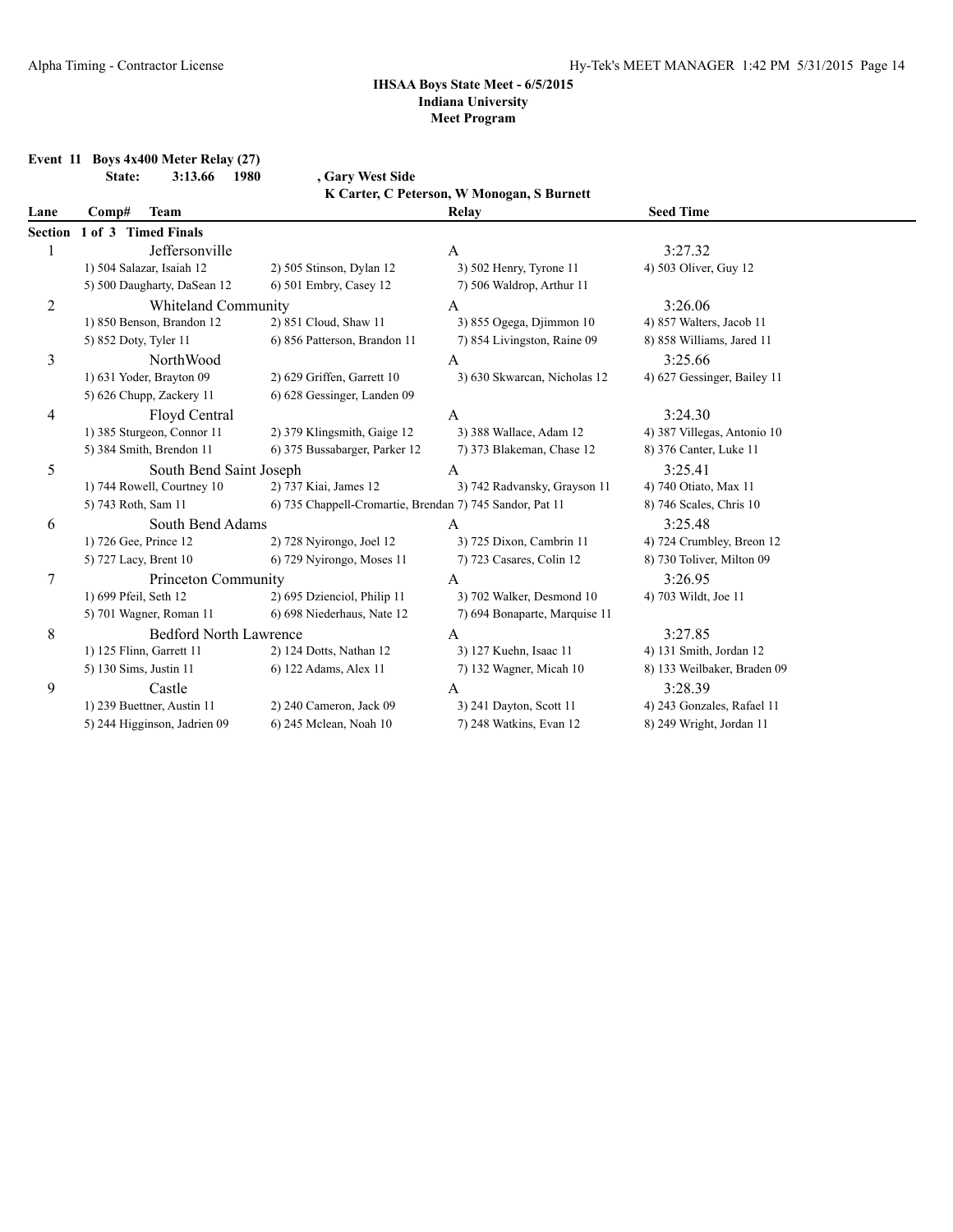#### **Section 2 of 3 Timed Finals...(Event 11 Boys 4x400 Meter Relay (27))**

| 1              | Carroll (Fort Wayne)          |                             | A                           | 3:23.14                      |
|----------------|-------------------------------|-----------------------------|-----------------------------|------------------------------|
|                | 1) 233 Salter, Kevin 12       | 2) 225 Gynn, Conner 12      | 3) 230 Novotny, Nicholas 10 | 4) 238 Tippey, Dathan 09     |
|                | 5) 224 Garrison, Wesley 11    | 6) 234 Schmeling, Jacob 12  | 7) 236 Schwartz, Ben 11     | 8) 232 Rekeweg, Jerrod 09    |
| $\overline{2}$ | Munster                       |                             | A                           | 3:22.57                      |
|                | 1) 600 Chavez, Tim 12         | 2) 607 Marcus, Matt 10      | 3) 601 Gutwein, Seth 12     | 4) 602 Jen, Kyle 11          |
|                | 5) 603 Jonelis, Michael 10    | 6) 605 Lopez, Manny 12      | 7) 597 Barilla, Miles 11    | 8) 609 Small, Hunter 10      |
| 3              | Lowell                        |                             | A                           | 3:22.10                      |
|                | 1) 562 Wildman, Mitchell      | $2)$ 556 Gill, Jaeger       | 3) 559 Knoblich, Joshua 11  | 4) 561 Sekuloski, Ben 11     |
|                | 5) 557 Greenholt, Tucker      | 6) 560 Rosas, Fernando      | 7) 558 Jusevitch, Jordan    | 8) 555 Belt, Austin 12       |
| $\overline{4}$ | Valparaiso                    |                             | A                           | 3:20.68                      |
|                | 1) 783 McGrath, Liam 12       | 2) 776 Foust, Adam 12       | 3) 778 Helm III, Steven 11  | 4) 787 Sperry, Travis 11     |
|                | 5) 774 Bond, Jakob            | 6) 785 Rhein, Connor 12     | 7) 786 Smith, Isaiah 11     | 8) 782 McChristian, Ethan 11 |
| 5              | <b>Ben Davis</b>              |                             | A                           | 3:21.16                      |
|                | 1) 140 Jones, Derrick 12      | 2) 138 Goss, Harrison 11    | 3) 145 Smith, Sidney 12     | 4) 148 Wilkerson, Jordan 11  |
|                | 5) 146 Thomas, Noah 10        | 6) 139 Hoskins, Jermaine 09 | 7) 147 White, Arlie 11      | 8) 143 Powell, Christian 11  |
| 6              | Warren Central                |                             | $\mathsf{A}$                | 3:21.97                      |
|                | 1) 810 Montgomery, Glendon 12 | 2) 796 Brown, Jermaine 12   | 3) 799 Cornner, Michael 12  | 4) 795 Alvarado, Javier 11   |
|                | 5) 806 Jones, Dallace 10      | 6) 801 Forte, Justin 12     | 7) 814 Thomas, Isaiah 12    | 8) 816 Wallace, Kyiree 11    |
| 7              | Indianapolis Bishop Chatard   |                             | A                           | 3:23.01                      |
|                | 1) 479 Chavis, John 11        | 2) 480 Grote, Nick 11       | 3) 484 Saunders, Pete 11    | 4) 485 Stiver, Jarrod 10     |
|                | 5) 483 Sammy, Robert 11       | 6) 482 Sammy, Brandon 10    | 7) 481 Grote, Tommy 11      | 8) 478 Bunnell, Marlin 12    |
| 8              | DeKalb                        |                             | A                           | 3:23.69                      |
|                | 1) 314 Travis, Clayton 12     | $2)$ 312 Meyer, Tycius 10   | 3) 310 Chrisman, William 11 | 4) 307 Bassett, Jasper 12    |
|                | 5) 313 Osterman, Adam 11      | 6) 311 Graves, Andrew 11    |                             |                              |
| 9              | <b>Bloomington North</b>      |                             | A                           | 3:23.70                      |
|                | 1) 155 Frazier, Bryce 11      | 2) 158 Ludwig, Drew 12      | 3) 153 Farmer, Isaiah 10    | 4) 164 Wilson, Delvon 12     |
|                | 5) 159 McCarty, Matt 12       | 6) 161 Stumpf, Malik 09     | 7) 154 Fowler, Jacob 10     | 8) 165 Woelmer, Philip 12    |
|                |                               |                             |                             |                              |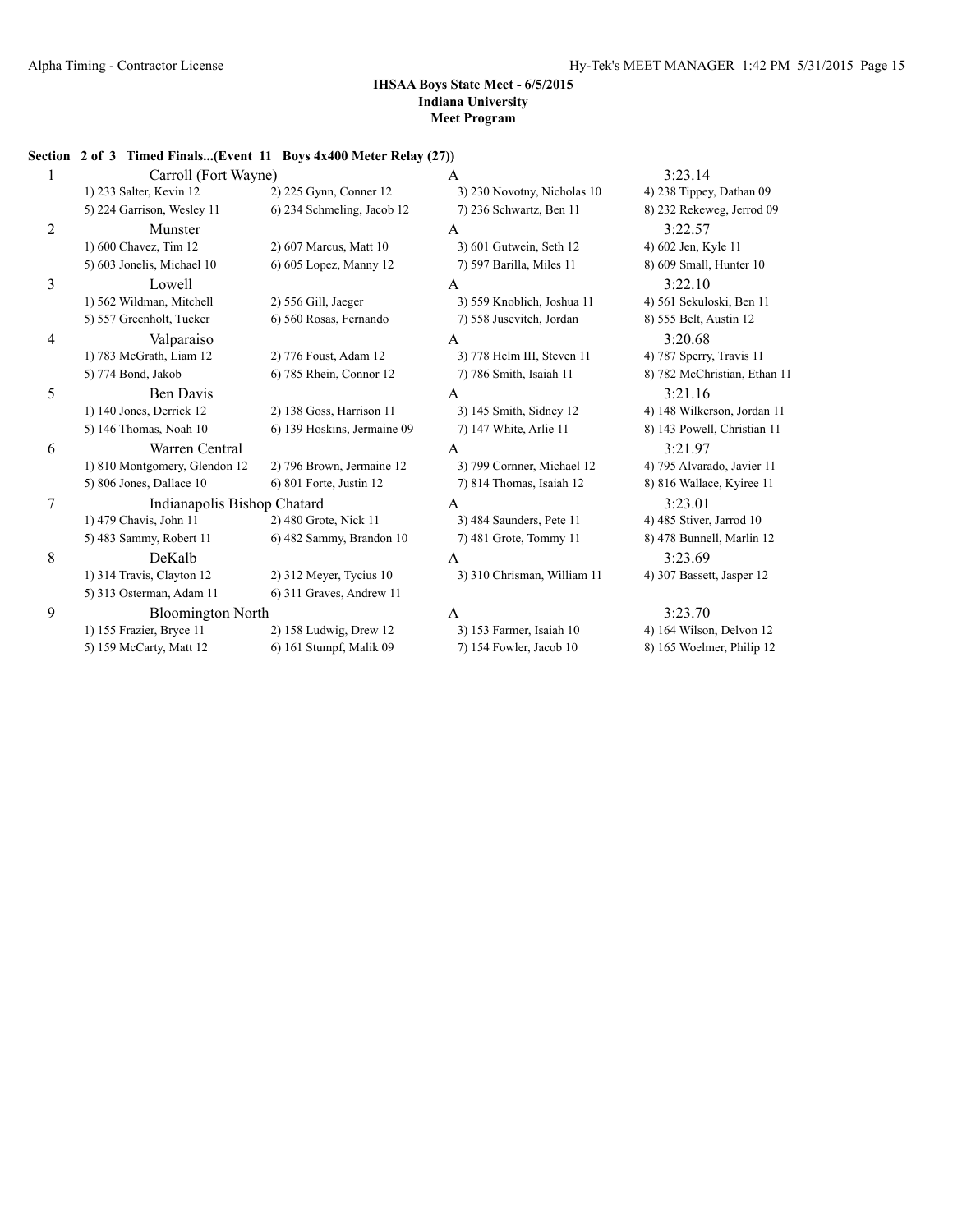#### **Section 3 of 3 Timed Finals...(Event 11 Boys 4x400 Meter Relay (27))**

| 1 | Merrillville                       |                             | $\mathsf{A}$                  | 3:20.53                       |
|---|------------------------------------|-----------------------------|-------------------------------|-------------------------------|
|   | 1) 578 Robinson, Day'Shoun 12      | 2) 579 Sales, Brian 12      | 3) 582 Wheeler, JoRale 11     | 4) 583 Young, Jordan 11       |
|   | 5) 576 Harris-Jackson, Montrell 12 | 6) 581 Thompson, Matthew 11 | 7) 577 Hurson, Brandon 12     | 8) 575 Ferrell, Garrett 12    |
| 2 | Carmel                             |                             | A                             | 3:19.87                       |
|   | 1) 196 Ash, Nick 11                | 2) 199 Griffin, James 11    | 3) 215 Thomas, Tyrone 12      | 4) 218 Walker, Jalen 10       |
|   | 5) 200 Gudgel, Spencer 09          | 6) 203 Kleffman, Jake 12    | 7) 198 Browning, Teddy 11     | 8) 197 Brown-Baez, Alex 09    |
| 3 | Center Grove                       |                             | A                             | 3:19.65                       |
|   | 1) 264 Smith, Zak 11               | 2) 256 Hohlt, Jackson 11    | 3) 255 Hart, Zach 12          | 4) 257 Hohlt, Trevor 10       |
|   | 5) 254 Grimmer, Derek 12           | 6) 260 Mason, Grant 10      | 7) 261 McCoy, Titus 10        | 8) 251 Bontrager, Logan 10    |
| 4 | Lake Central                       |                             | A                             | 3:19.19                       |
|   | 1) 528 Pavloski, Anthony 10        | 2) 524 Goldman, Clayton 11  | 3) 525 Gomez, Ethan 12        | 4) 530 Sykes, Charles 12      |
|   | 5) 526 Hupp, Zach 11               | 6) 521 Benson, Josh 10      | 7) 529 Smelser, Shane 12      | 8) 522 Garvey, Casey 11       |
| 5 | Brownsburg                         |                             | $\mathsf{A}$                  | 3:19.20                       |
|   | 1) 192 Kouton, Nassif 12           | 2) 191 Kirtz, Tyler 11      | 3) 194 Sathyamurthy, Hari 11  | 4) 190 Johnson, Hunter 10     |
|   | 5) 188 Britton, Brandon 12         | 6) 195 Webster, Seth 12     | 7) 189 Edwards, Kristopher 11 |                               |
| 6 | Avon                               |                             | A                             | 3:19.53                       |
|   | 1) 105 DePriest, Peyton 10         | 2) 108 Griffin, Marcus 12   | 3) 115 Newbern, Tony 11       | 4) 120 Weber, Harrison 11     |
|   | 5) 114 Lakstins, Gabe 12           | 6) 106 Egunyomi, David 10   | 7) 118 Snodgrass, Evan 12     | 8) 111 Kleyn, Jordan 12       |
| 7 | Fort Wayne Northrop                |                             | A                             | 3:19.94                       |
|   | 1) 413 Stephens, Bijay 11          | 2) 415 Woods, Brett 11      | 3) 416 Wright, Allen 12       | 4) 411 Kerlegrand, Jeffrey 12 |
|   | 5) 408 Fanning, Reese 11           | 6) 414 Vaughn, Shaton 09    | 7) 409 Goggans, Austin 12     | 8) 410 Goodwell, Justice 11   |
| 8 | Portage                            |                             | $\mathsf{A}$                  | 3:20.55                       |
|   | 1) 678 Burnett, Alec 12            | 2) 688 Ratliff, Jeremiah 11 | 3) 689 Sebben, Taylor 12      | 4) 683 Martin, Tommy 11       |
|   | 5) 679 Finley, Daveon 10           | 6) 680 Gauldin, Elijah 10   | 7) 691 West, Christian 10     | 8) 692 Will, Brandon 10       |
| 9 | Pike                               |                             | $\mathsf{A}$                  | 3:20.55                       |
|   | 1) 663 Ramsey, Deven 11            | 2) 665 Robinson, Adrian 11  | 3) 652 Garrett, Frank 12      | 4) 656 McGuire, Brandon 10    |
|   | 5) 655 Jackson, DeShaun 11         | 6) 662 Quinn, Quinn 12      | 7) 666 Shaw, Jarel 10         | 8) 667 Vinson, Mychal 11      |
|   |                                    |                             |                               |                               |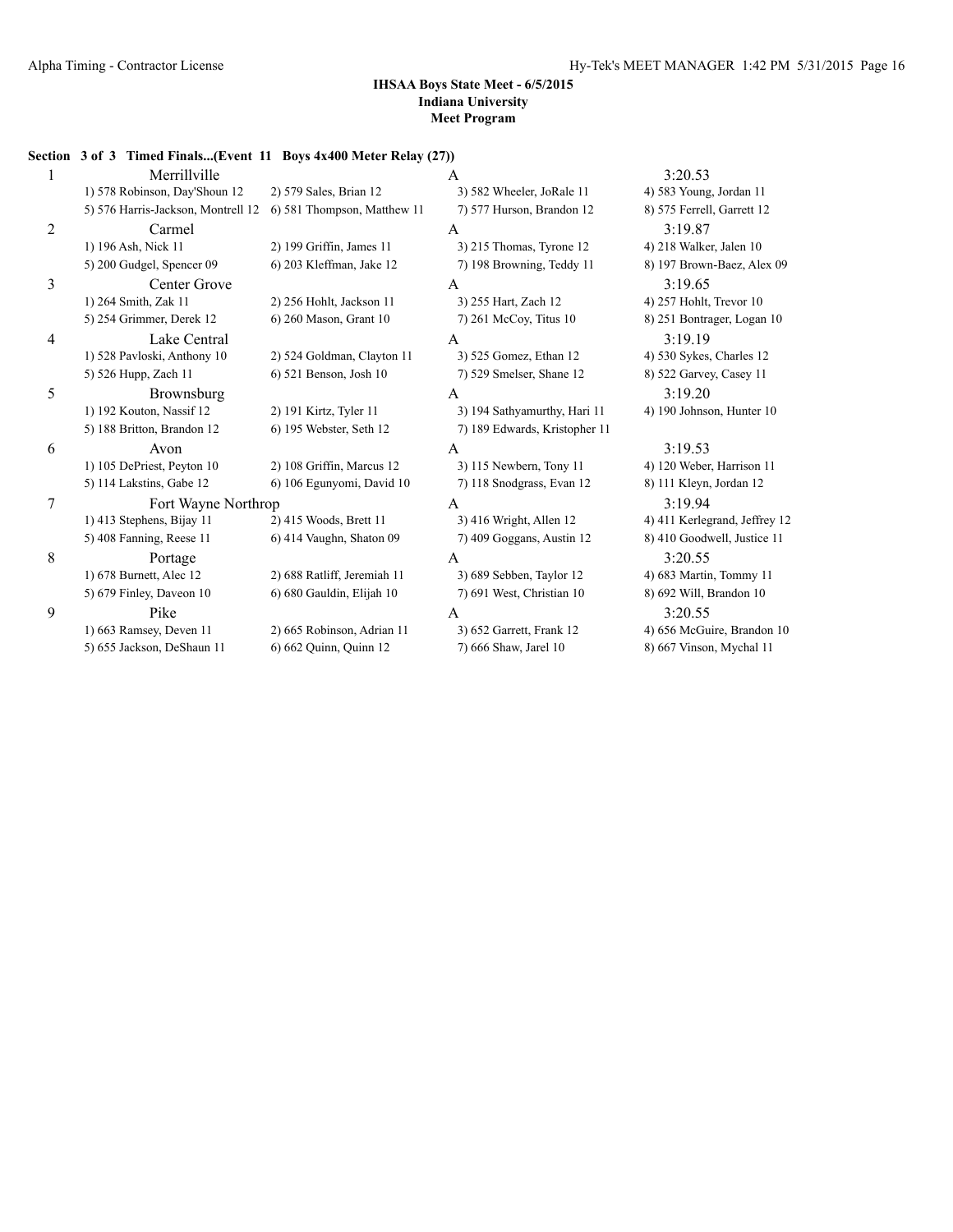**Event 12 Boys Discus Throw (27)**<br>**State:** 217-01 1993

|                | State:               | 217-01<br>1993    | John Schulte, Hanover Central |                        |                  |  |
|----------------|----------------------|-------------------|-------------------------------|------------------------|------------------|--|
| Pos            | Comp#                | Name              |                               | Year School            | <b>Seed Mark</b> |  |
|                | Flight 1 of 3 Finals |                   |                               |                        |                  |  |
|                | 625                  | BeMiller, Zachary |                               | 12 NorthWood           | 139-02           |  |
| $\overline{c}$ | 591                  | Maier, Cameron    | 10                            | Mt. Vernon             | 142-03           |  |
| 3              | 819                  | Scheidt, Andrew   | 12                            | Warsaw Community       | 147-11           |  |
| 4              | 344                  | Scott, David      |                               | 12 EV Harrison         | 149-03           |  |
| 5              | 535                  | Bandy, Aaren      |                               | 12 Lawrence Central    | 150-02           |  |
| 6              | 323                  | Fleener, Brandon  |                               | 12 Edgewood            | 151-03           |  |
| 7              | 294                  | Kessler, Mitchell |                               | 12 Crown Point         | 152-00           |  |
| 8              | 389                  | Braunecker, Noah  |                               | 12 Forest Park         | 152-09           |  |
| 9              | 168                  | Hopkins, Will     |                               | 11 Bloomington South   | 155-05           |  |
|                | Flight 2 of 3 Finals |                   |                               |                        |                  |  |
|                | 471                  | Fanta, Trenton    | 11.                           | <b>Hanover Central</b> | 156-00           |  |
| $\overline{c}$ | 318                  | Thompson, Jacob   |                               | 10 Eastside            | 156-08           |  |
| $\overline{3}$ | 718                  | Harris, Spencer   |                               | 12 Silver Creek        | 157-00           |  |
| 4              | 553                  | Williams, Kyle    | 11                            | Lebanon                | 157-01           |  |
| 5              | 617                  | Wallpe, Evan      |                               | North Decatur          | 157-02           |  |
| 6              | 467                  | Murphy, Bradley   |                               | 12 Hamilton Sou        | 159-00           |  |
| 7              | 456                  | Phillips, Zachary |                               | 12 Greenfield-Central  | 159-01           |  |
| 8              | 853                  | Emberton, Ryder   |                               | 10 Whiteland Co        | 159-05           |  |
| 9              | 622                  | Fickert, Michael  |                               | 12 Northridge          | 159-09           |  |
|                | Flight 3 of 3 Finals |                   |                               |                        |                  |  |
|                | 103                  | Cagnet, Eric      |                               | 12 Angola              | 160-05           |  |
| $\overline{2}$ | 135                  | Brandon, Justin   |                               | 12 Ben Davis           | 161-01           |  |
| 3              | 227                  | Jamicich, James   | 11                            | Carroll (Fw)           | 161-02           |  |
| 4              | 281                  | Myers, Rhett      | 11                            | Columbus East          | 161-05           |  |
| 5              | 634                  | Downs, Marcus     |                               | 12 Park Tudor          | 165-07           |  |
| 6              | 759                  | Harris, Grant     | 11                            | Southern Wells         | 166-05           |  |
| 7              | 475                  | Ray, Nicholas     |                               | 10 Hobart              | 175-11           |  |
| 8              | 267                  | Tidd, Cameron     |                               | Center Grove           | 183-03           |  |
| 9              | 117                  | Schall, David     |                               | 12 Avon                | 195-00           |  |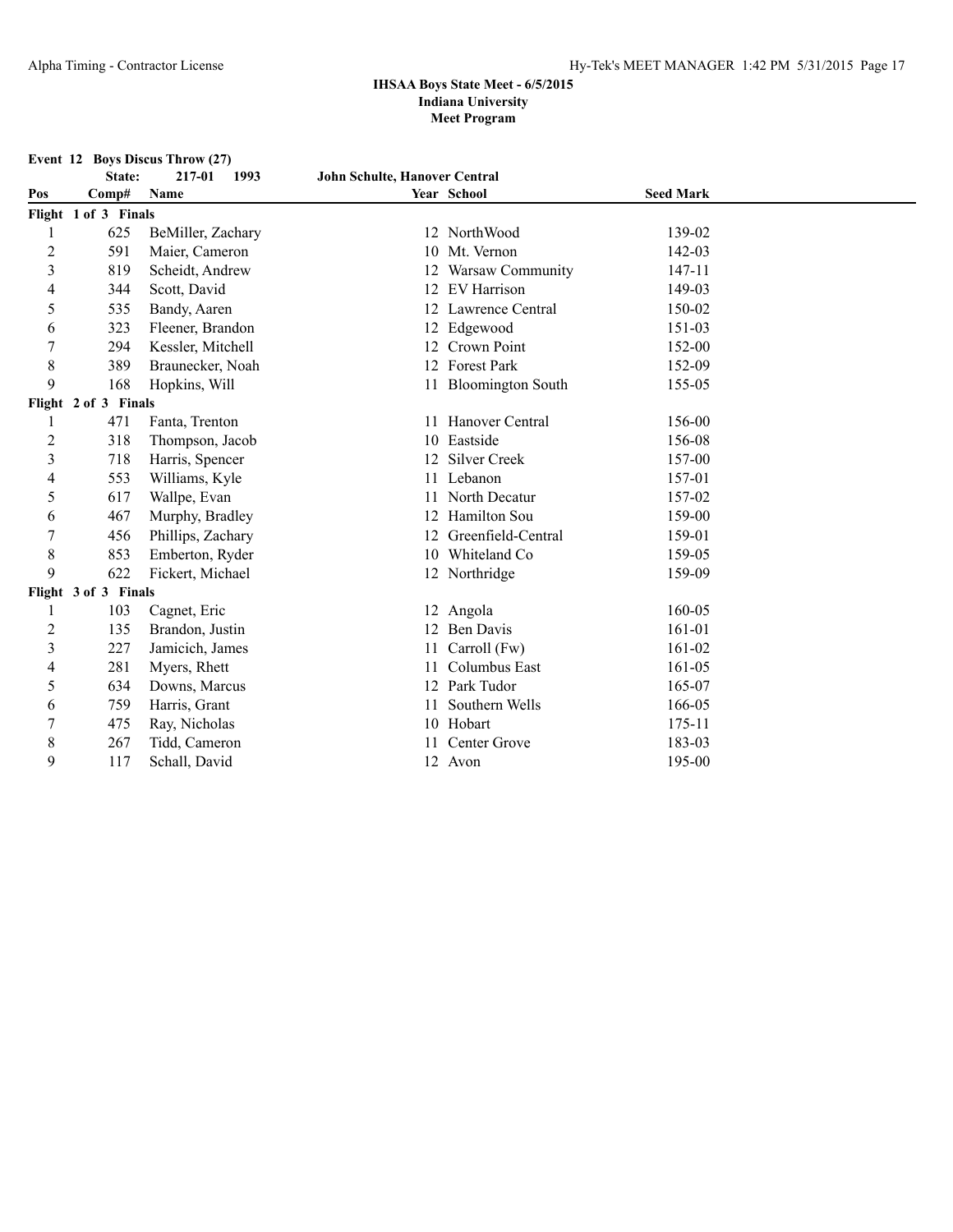**Event 13 Boys Shot Put (27)**

**State: 66-08.50 1997 Jeremy Allen, Pike**

| Pos            | Comp#                | Name               |    | Year School           | <b>Seed Mark</b> |  |
|----------------|----------------------|--------------------|----|-----------------------|------------------|--|
|                | Flight 1 of 3 Finals |                    |    |                       |                  |  |
|                | 242                  | Farmer, Isiah      |    | 12 Castle             | 47-04.50         |  |
| $\overline{c}$ | 389                  | Braunecker, Noah   |    | 12 Forest Park        | 47-10.50         |  |
| $\mathfrak{Z}$ | 348                  | Hoffman, Isaac     |    | 12 EV Reitz Memoria   | 48-11.00         |  |
| 4              | 435                  | Hendricks, Tyler   |    | 12 Franklin Community | 50-07.50         |  |
| 5              | 748                  | Wawrzyniak, Nick   |    | 12 SB St Joesph       | 51-07.50         |  |
| 6              | 633                  | Harnish, Piercen   |    | 12 Norwell            | 51-08.75         |  |
| 7              | 167                  | Freeman, Ryan      |    | 12 Bloomington South  | 52-01.00         |  |
| 8              | 187                  | Ricketts, Zac      |    | 12 Bremen             | 52-02.00         |  |
| 9              | 438                  | Steele, Lamonte    |    | 12 Gary West Side     | 52-03.50         |  |
|                | Flight 2 of 3 Finals |                    |    |                       |                  |  |
| 1              | 722                  | LeFever, Drew      | 11 | South Adams           | 52-06.50         |  |
| $\overline{c}$ | 632                  | Blackwell, Curtis  |    | 10 Norwell            | 52-11.00         |  |
| $\mathfrak{Z}$ | 268                  | Cota, Luke         |    | 12 Chesterton         | 53-08.00         |  |
| 4              | 622                  | Fickert, Michael   |    | 12 Northridge         | 54-03.00         |  |
| 5              | 471                  | Fanta, Trenton     | 11 | Hanover Central       | 54-09.50         |  |
| 6              | 270                  | Walker, Garrett    |    | 12 Chesterton         | 55-05.00         |  |
| 7              | 281                  | Myers, Rhett       | 11 | Columbus East         | 55-05.50         |  |
| 8              | 684                  | McCann, Tyler      |    | 12 Portage            | 55-09.50         |  |
| 9              | 769                  | Montgomery, Jordon |    | 12 TH South           | 55-10.00         |  |
|                | Flight 3 of 3 Finals |                    |    |                       |                  |  |
|                | 142                  | Pitts, Dallas      |    | 12 Ben Davis          | 55-11.00         |  |
| $\overline{c}$ | 649                  | Buie, Nas          |    | 12 Pike               | 56-02.00         |  |
| $\mathfrak{Z}$ | 136                  | Brewer, Jalil      | 11 | <b>Ben Davis</b>      | 56-05.00         |  |
| 4              | 718                  | Harris, Spencer    |    | 12 Silver Creek       | 56-05.00         |  |
| 5              | 116                  | Overton, Sam       |    | 12 Avon               | 56-06.75         |  |
| 6              | 294                  | Kessler, Mitchell  |    | 12 Crown Point        | 57-02.00         |  |
| 7              | 204                  | Laconi, Vince      |    | 12 Carmel             | 59-11.00         |  |
| 8              | 117                  | Schall, David      |    | 12 Avon               | 60-03.25         |  |
| 9              | 707                  | Trawick, Nathon    |    | 12 Richmond           | 61-00.00         |  |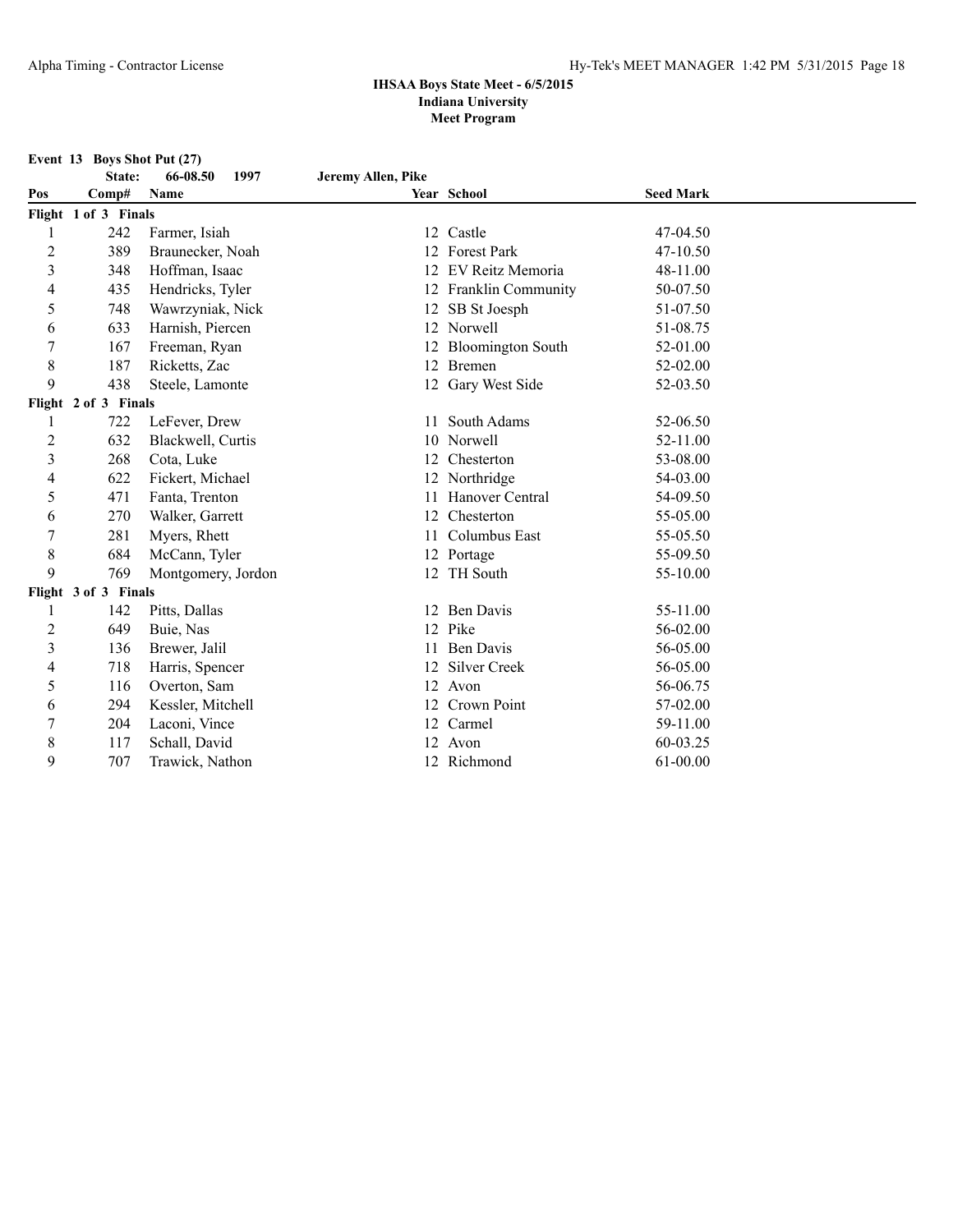#### **Event 14 Boys Long Jump (29)**

|                | Top 10 Advance by Mark |                     |                            |                         |                  |  |
|----------------|------------------------|---------------------|----------------------------|-------------------------|------------------|--|
|                | State:                 | 24-07.75<br>1995    | <b>Frank Young, Kokomo</b> |                         |                  |  |
| Pos            | Comp#                  | Name                |                            | Year School             | <b>Seed Mark</b> |  |
|                | Flight 1 of 4 Prelims  |                     |                            |                         |                  |  |
|                | 137                    | Evans, Chris        |                            | 11 Ben Davis            | 22-11.00         |  |
| $\overline{c}$ | 848                    | Wasz, Jacob         | 11                         | Wheeler                 | 22-11.75         |  |
| 3              | 305                    | Burns, Eric         |                            | <b>Culver Academy</b>   | 23-01.75         |  |
| 4              | 330                    | Harris, Treyton     |                            | 12 Elkhart Central      | 23-04.25         |  |
| 5              | 362                    | Dewitt, Mitch       |                            | 11 Fairfield            | 23-05.50         |  |
| 6              | 574                    | Downs, Jordan       |                            | 12 Merrillville         | 23-05.75         |  |
| $\overline{7}$ | 365                    | Carver, Tres        |                            | 12 Fishers              | 23-07.75         |  |
| 8              | 143                    | Powell, Christian   |                            | 11 Ben Davis            | 23-08.00         |  |
|                | Flight 2 of 4 Prelims  |                     |                            |                         |                  |  |
| 1              | 639                    | Gorset, Sabin       |                            | 12 Penn                 | 22-06.50         |  |
| $\overline{c}$ | 201                    | James, Isaac        |                            | 12 Carmel               | 22-06.50         |  |
| 3              | 175                    | Eskridge, D'Wayne   |                            | 11 Bluffton             | 22-07.50         |  |
| 4              | 511                    | Nix, Jordan         |                            | 12 Kokomo               | 22-07.75         |  |
| 5              | 619                    | White, Jacob        |                            | North Miami             | 22-07.75         |  |
| 6              | 465                    | Guillory, Tiger     |                            | 12 Hamilton Sou         | 22-10.00         |  |
| 7              | 534                    | Williams, Dion      |                            | 11 Laporte              | 22-10.50         |  |
|                | Flight 3 of 4 Prelims  |                     |                            |                         |                  |  |
|                | 811                    | Price, Ishmael      |                            | 12 Warren Central       | 21-06.50         |  |
| $\overline{2}$ | 283                    | Burton, Mitchell    | 10                         | Columbus North          | 21-06.75         |  |
| 3              | 317                    | Dean, Preston       |                            | 12 Eastside             | 21-09.75         |  |
| 4              | 647                    | Buchanan, Christian |                            | 11 Perry Meridian       | 21-11.50         |  |
| 5              | 589                    | Edwards, Kyle       |                            | 11 Mishawaka            | 22-02.75         |  |
| 6              | 749                    | Brazier, Anthony    | 11                         | SB Washington           | 22-05.75         |  |
| 7              | 158                    | Ludwig, Drew        |                            | 12 Bloomington North    | 22-06.00         |  |
|                | Flight 4 of 4 Prelims  |                     |                            |                         |                  |  |
| -1             | 503                    | Oliver, Guy         | 12                         | Jeffersonville          | 21-02.50         |  |
| $\overline{2}$ | 705                    | Oberhausen, Micah   | 10                         | Providence              | 21-03.00         |  |
| 3              | 219                    | Anderson, Samuel    | 11                         | Carroll (Fw)            | 21-04.75         |  |
| 4              | 709                    | Saylor, Justin      |                            | 11 Roncalli             | 21-04.75         |  |
| 5              | 508                    | Miller, Zach        |                            | 12 Jennings County      | 21-05.00         |  |
| 6              | 340                    | Porter, Kevin       | 11                         | <b>Evansville Bosse</b> | 21-05.25         |  |
| 7              | 704                    | Wilkerson, Javon    |                            | 10 Princeton            | 21-06.25         |  |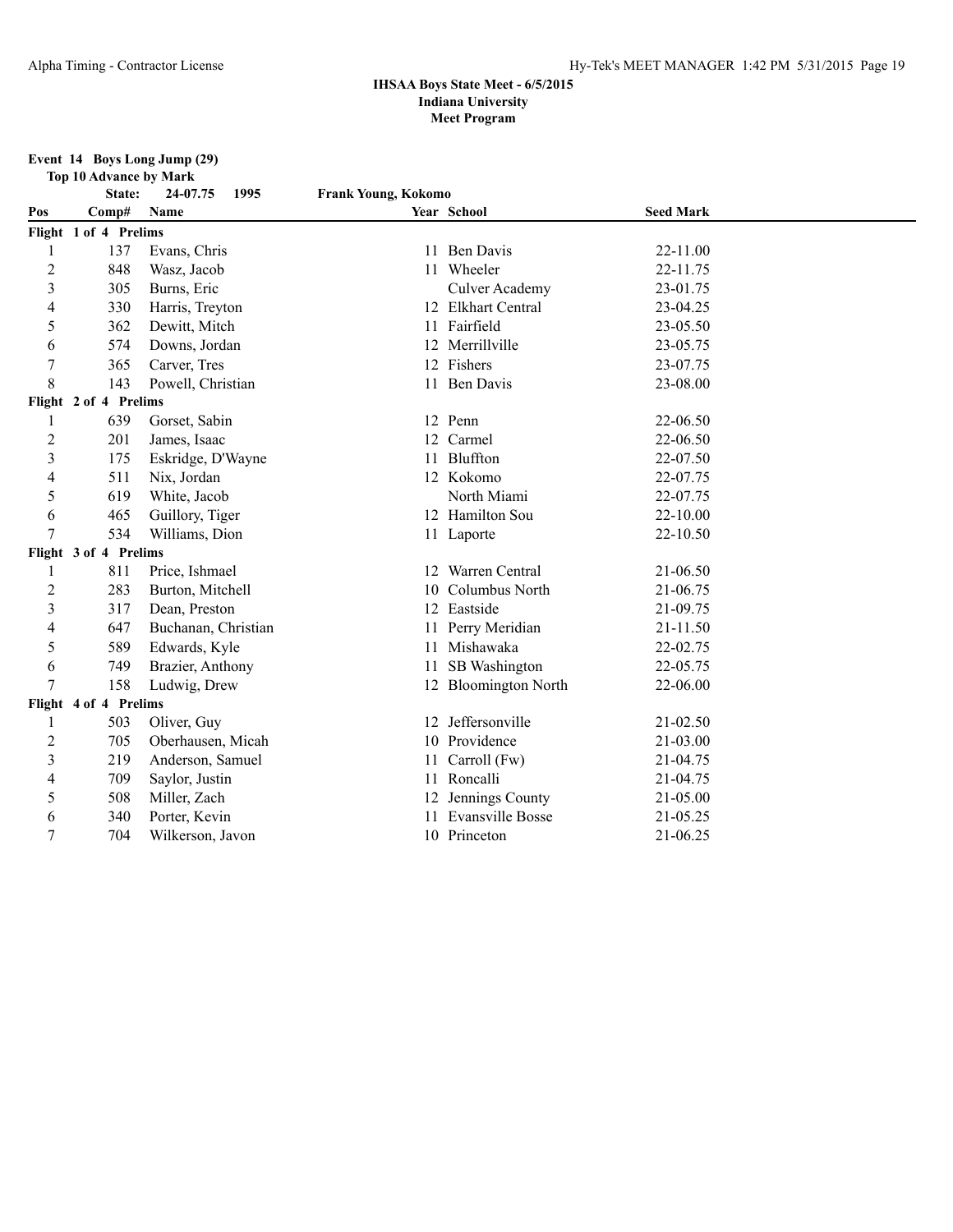| Event 15 Boys High Jump (29) |                      |                     |                                 |                      |                  |  |
|------------------------------|----------------------|---------------------|---------------------------------|----------------------|------------------|--|
|                              | State:               | 1977<br>$7 - 01.25$ | <b>Jeff Woodard, New Albany</b> |                      |                  |  |
|                              | State:               | $7 - 01.25$<br>1980 | Ron Jones, Mt Vernon            |                      |                  |  |
|                              | State:               | 1980<br>$7 - 01.25$ | <b>Adam Shumpert, Peru</b>      |                      |                  |  |
| Pos                          | Comp#                | Name                |                                 | Year School          | <b>Seed Mark</b> |  |
|                              | Flight 1 of 1 Finals |                     |                                 |                      |                  |  |
| 1                            | 473                  | Blank, Brad         |                                 | 12 Hebron            | $6 - 02.00$      |  |
| $\sqrt{2}$                   | 432                  | Settles, Blake      |                                 | 11 Franklin Central  | $6 - 02.00$      |  |
| 3                            | 507                  | Furgason, Wes       |                                 | 12 Jennings County   | $6 - 02.00$      |  |
| 4                            | 301                  | Swope, Spencer      | 12                              | Crown Point          | $6 - 02.00$      |  |
| 5                            | 222                  | Bennett, Austin     | 12                              | Carroll (Fw)         | $6 - 02.00$      |  |
| 6                            | 847                  | McDonald, Lindon    |                                 | 11 Westview          | $6 - 02.00$      |  |
| $\overline{7}$               | 585                  | Hemphill, Shanquan  |                                 | 11 Michigan City     | $6 - 02.00$      |  |
| 8                            | 711                  | Ragon, Seth         |                                 | 10 Seymour           | $6 - 02.00$      |  |
| 9                            | 429                  | Reynolds, Brayden   |                                 | 11 Franklin Central  | $6 - 02.00$      |  |
| 10                           | 309                  | Brown, Isaac        |                                 | DeKalb               | 6-03.00          |  |
| 11                           | 584                  | Armstrong, Daniel   |                                 | 11 Michigan City     | $6 - 04.00$      |  |
| 12                           | 371                  | Rogers, Noah        |                                 | 11 Fishers           | $6-04.00$        |  |
| 13                           | 134                  | Bisal, Asmar        |                                 | 12 Ben Davis         | $6 - 04.00$      |  |
| 14                           | 760                  | Chrisensen, Jason   |                                 | 12 Southmont         | $6 - 04.00$      |  |
| 15                           | 800                  | Dennis, Jerrell     |                                 | 12 Warren Central    | $6 - 04.00$      |  |
| 16                           | 587                  | Smallwood, Makiyah  |                                 | 10 Michigan City     | $6 - 04.00$      |  |
| 17                           | 466                  | Lloyd, Devin        | 12                              | Hamilton Sou         | $6 - 04.00$      |  |
| 18                           | 148                  | Wilkerson, Jordan   | 11                              | <b>Ben Davis</b>     | $6 - 04.00$      |  |
| 19                           | 346                  | Hansen, Evan        |                                 | 12 EV Reitz Memoria  | $6 - 04.00$      |  |
| 20                           | 621                  | Downey, Brock       |                                 | 12 Northridge        | $6 - 04.00$      |  |
| 21                           | 611                  | Hickman, Isaiah     |                                 | 12 New Albany        | $6 - 04.00$      |  |
| 22                           | 157                  | Laffoon, Malik      |                                 | 11 Bloomington North | 6-05.00          |  |
| 23                           | 100                  | Patterson, Aubrey   |                                 | 12 Anderson          | 6-05.00          |  |
| 24                           | 554                  | Watkins, DaMarcus   | 12                              | Liberty Christian    | 6-05.00          |  |
| 25                           | 822                  | Gilmer, Jacob       |                                 | 12 Wawasee           | $6 - 06.00$      |  |
| 26                           | 330                  | Harris, Treyton     |                                 | 12 Elkhart Central   | 6-06.00          |  |
| 27                           | 463                  | Ehigbai, Francis    |                                 | 12 Hamilton Sou      | $6 - 06.00$      |  |
| 28                           | 659                  | Minor, Rahman       |                                 | 10 Pike              | 6-08.00          |  |
| 29                           | 340                  | Porter, Kevin       |                                 | 11 Evansville Bosse  | $6 - 10.00$      |  |